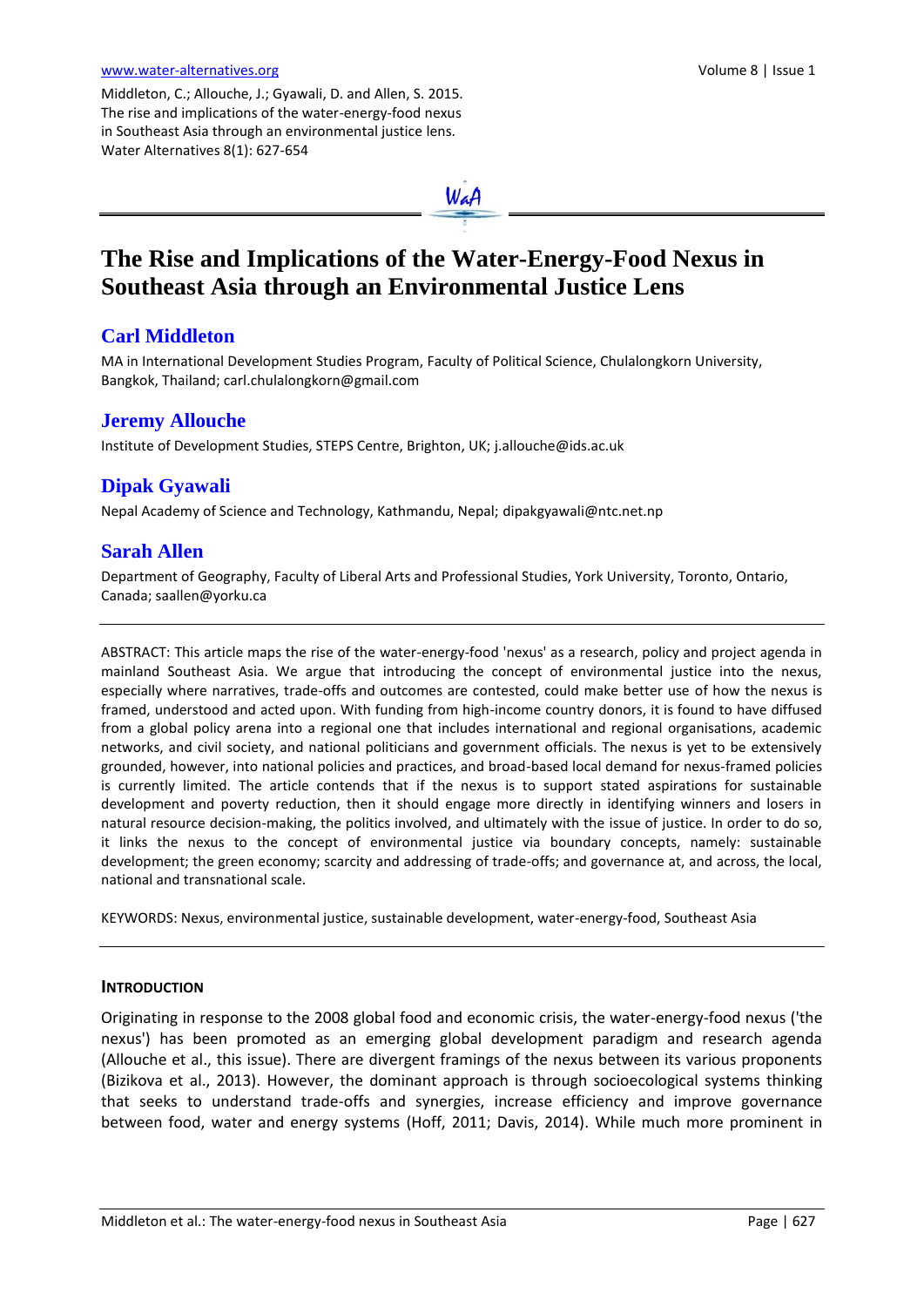international-level policy discussion, in mainland Southeast Asia<sup>1</sup> a range of international organisations and civil society, academics and high-income country donors, working with the region's governments and politicians, are translating and diffusing the nexus concept through their research, programming and policy recommendations.

In Southeast Asia, economic, social and political trends such as liberalisation, regionalisation and globalisation, urbanisation, agrarian transformation and industrialisation, and changing aspirations in terms of work, leisure, and consumption all contribute to create a dynamic region in the throes of rapid change (Lebel et al., 2014; Middleton and Krawanchid, 2014). Behind these trends, new – and contested – visions are being imagined for the future of the region's water, land and forest resources, energy systems, urban and rural areas, and for the people of the region itself (Nevins and Peluso, 2008; Rigg, 2012). In this context, access to, and sustainable use of, food, water and energy resources, which are institutionally fragmented domestically and across borders (Middleton and Dore, in press), is often framed to be within a complex trade-off relationship (Kirby et al., 2010). Inequality is high in the region, and in most countries widening (ADB, 2012a), and access to, exclusion from and contestation over natural resources constitute a key political issue – especially for the region's poor and marginalised (Lebel et al., 2009; Hall et al., 2011). Major decisions around food, water and energy are highly political, and take place within arenas of unequal power relations that often lack democratic equalisers such as transparency and public participation.

Some have proposed to meet these challenges in Southeast Asia through a nexus approach since 2011. A variety of initiatives have emerged, including those led by the Asian Development Bank (ADB) geared towards shaping its investment agenda (ADB, 2012b), by regional research and policy platforms such as the Challenge Program on Water and Food – Mekong (CPWF-Mekong, 2013), and by intergovernmental organisations such as the Mekong River Commission (Bach et al., 2012). On the ground, some researchers have also taken the nexus as a heuristic framework by which to force thinking on the relationship between food, energy and water trade-offs and operationalise the nexus in participatory planning and decision-making processes (Krittasudthacheewa et al., 2012; Smajgl and Ward, 2013). Despite these activities, the region's social movements and local and national civil society have yet to seriously discuss or adopt the nexus concept as framed in global and regional policy circles. It might be said, though, that to many rural farmers, fishers, and community groups, food, water and energy resources had not been conceptually separated in the first place compared to the fragmentation that has occurred in the world of experts and their disciplinary approach to knowledge.<sup>2</sup>

Unjust exclusion from access to natural resources due to development processes and projects, particularly of socio-economically and politically marginalised groups, has been raised as an issue of 'environmental injustice' both globally and in Southeast Asia (Sneddon and Fox, 2008; Lazarus et al., 2011; Middleton, 2012; Walker, 2012). Academics, social activists and even some governments have conceived of, framed and theorised environmental justice from plural normative and analytical perspectives. A shared concern, however, is an emphasis on social difference and how groups of people, differentiated for example by race, gender, or class, experience the environment differently (Robbins, 2012: 74). From the perspective of environmental justice, modes of (in)justice are: *distributive justice*, namely who wins and who loses in suffering environmental bads (harms and risks) and benefiting from environmental goods; *procedural justice* conceived in terms of the ways in which decisions are made, who is involved, and who has influence; 3 and j*ustice as recognition* meaning who is

<sup>&</sup>lt;sup>1</sup> In this paper, Southeast Asia refers to mainland Southeast Asia, namely: Cambodia, Lao PDR, Myanmar, Thailand and Vietnam

<sup>&</sup>lt;sup>2</sup> The authors thank Dr. Edsel Sajor who shared this insight at the Third Mekong Forum on Water, Food and Energy, November 19-21, 2013, Ha Noi, Vietnam.

 $3$  It includes access to information, participation in decision-making, and access to justice systems.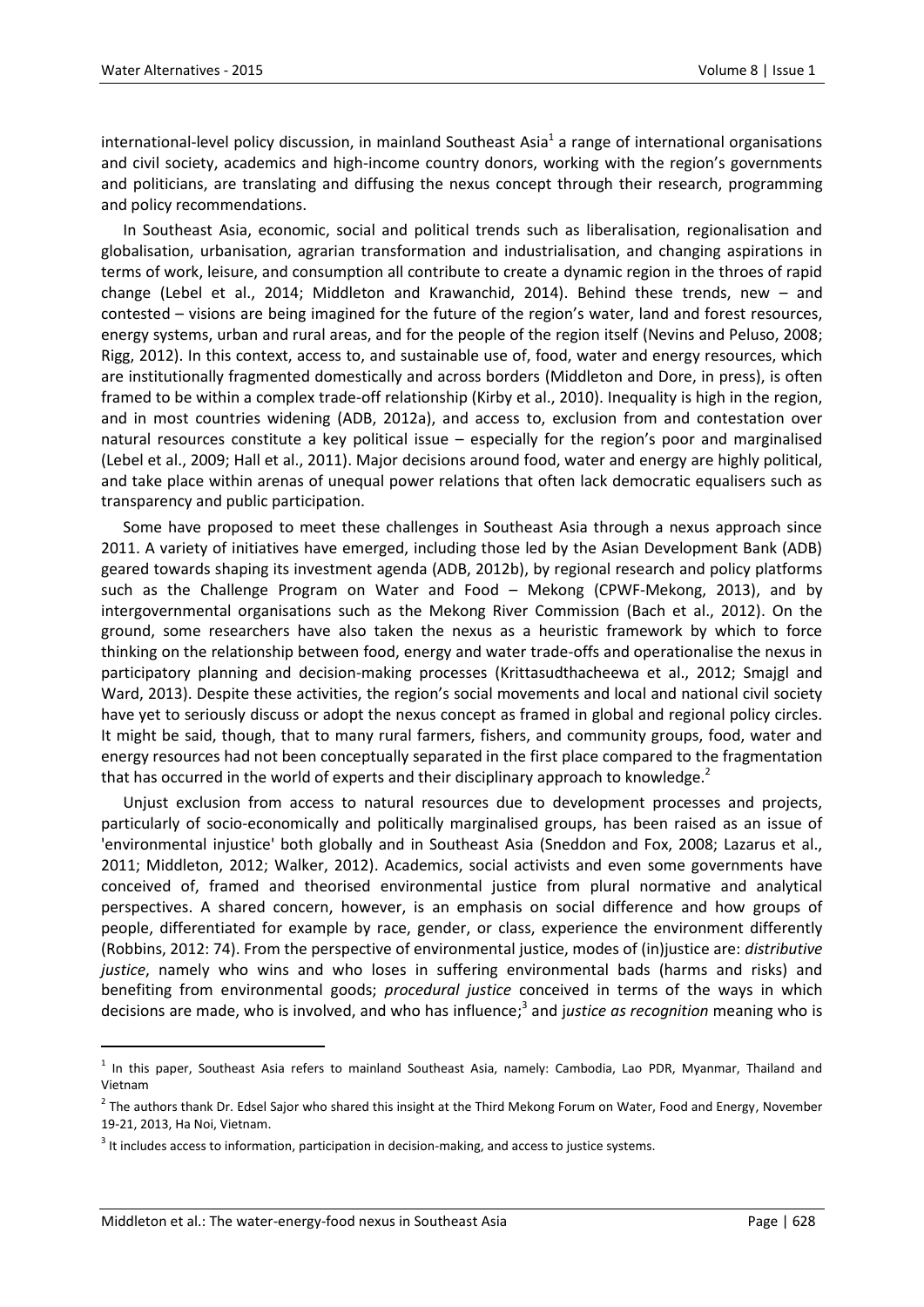and is not valued, and that incorporates social and cultural (lack of) recognition, including politics of knowledge (Walker, 2012: 10). The presence or absence of these modes and processes of (in)justice serve to reinforce or undermine each other (Schlosberg, 2004).

In recent years, claims for justice have emerged related to individual components of the nexus, but not towards the nexus itself. These claims often draw on rights-based frameworks given that water, food, and energy, are fundamental to meeting human needs. Food justice, also linked to access to land and related natural resources, is advocated for within a range of social movements such as Via Campasina, as well as more institutionalised processes such as the UN's Special Rapporteur on the Right to Food. Various food justice concepts have emerged, for example Food Sovereignty and Land Sovereignty (Patel, 2009; Borras et al., 2011; Borras and Franco, 2012a; Agarwal, 2014). Regarding water, there have been equivalent movements, including against water grabbing, and in pursuit of the Right to Water (Mehta et al., 2012; Sultana and Loftus, 2012; Franco et al., 2014). Meanwhile, questions have also been raised regarding the production and distribution of energy. Hildyard et al. (2012) highlight that attaining national energy security is typically interpreted as energy to ensure economic growth, which is not necessarily equivalent to 'energy for all' (see also Pasqualetti and Sovacool, 2012).

This paper argues that if the nexus approach is to support its commonly stated aspirations for sustainable development and poverty reduction, then it should engage more directly in identifying winners and losers in 'nexused' natural resource decision-making, the inevitable politics involved, and ultimately with the issue of justice. To date, nexus framings that adopt a systems perspective, whilst broadly calling for 'good governance', are yet to seriously meet this challenge (Lele, et al., 2013; Allouche et al., 2014; Foran, this issue). This paper relates current conceptualisations and framings of the nexus to environmental justice via boundary concepts (Mollinga, 2010; 2013), namely: sustainable development; the green economy; scarcity and addressing trade-offs; and governance at and across the local, national and transnational scale. The paper grounds the linkages between the nexus and environmental justice through mapping the rise of the nexus in Southeast Asia and its framings, and by drawing upon examples from the region.

In the next section, we introduce the concept of the nexus as a nirvana concept and narrative. We then discuss the rise of the nexus in Southeast Asia since 2011 by mapping the four types of actors involved in promoting the nexus (investment-led organisations; sustainable development-led organisations and research institutes; conservation-led organisations; and donors) and the key events and reports that have shaped the emerging nexus framing. The section argues that the nexus started as a concept amongst international actors, but through the construction of epistemic networks and aidlinked activities, is now increasingly embedded in the region's policy narrative, but not yet extensively in national policy. The subsequent section, followed by the conclusion, explores the potential value of approaching the nexus through an environmental justice lens via boundary concepts shared by the nexus and environmental justice.

#### **FRAMING THE NEXUS: A NIRVANA CONCEPT, A FRAME AND A NARRATIVE**

The idea of the nexus has traits of 'nirvana concept',<sup>4</sup> analogous to the idea of Integrated Water Resources Management (IWRM) analysed by Molle (2008). Elements of the nexus concept as an ideal include aspirations for understanding and managing scarcity, synergies and trade-offs; increasing efficiency; bridging across fragmented food, water and energy policy and institutions; improving governance; and ultimately ensuring that development is sustainable. Whilst each of these concepts is broadly appealing, as Molle (2008: 131) states: "[i]deas are never neutral and reflect the particular

 $^4$  Molle (2008: 132) defines a 'nirvana concept' as those that "embody an ideal image of what the world should tend to. They represent a vision of a 'horizon' that individuals and societies should strive to reach".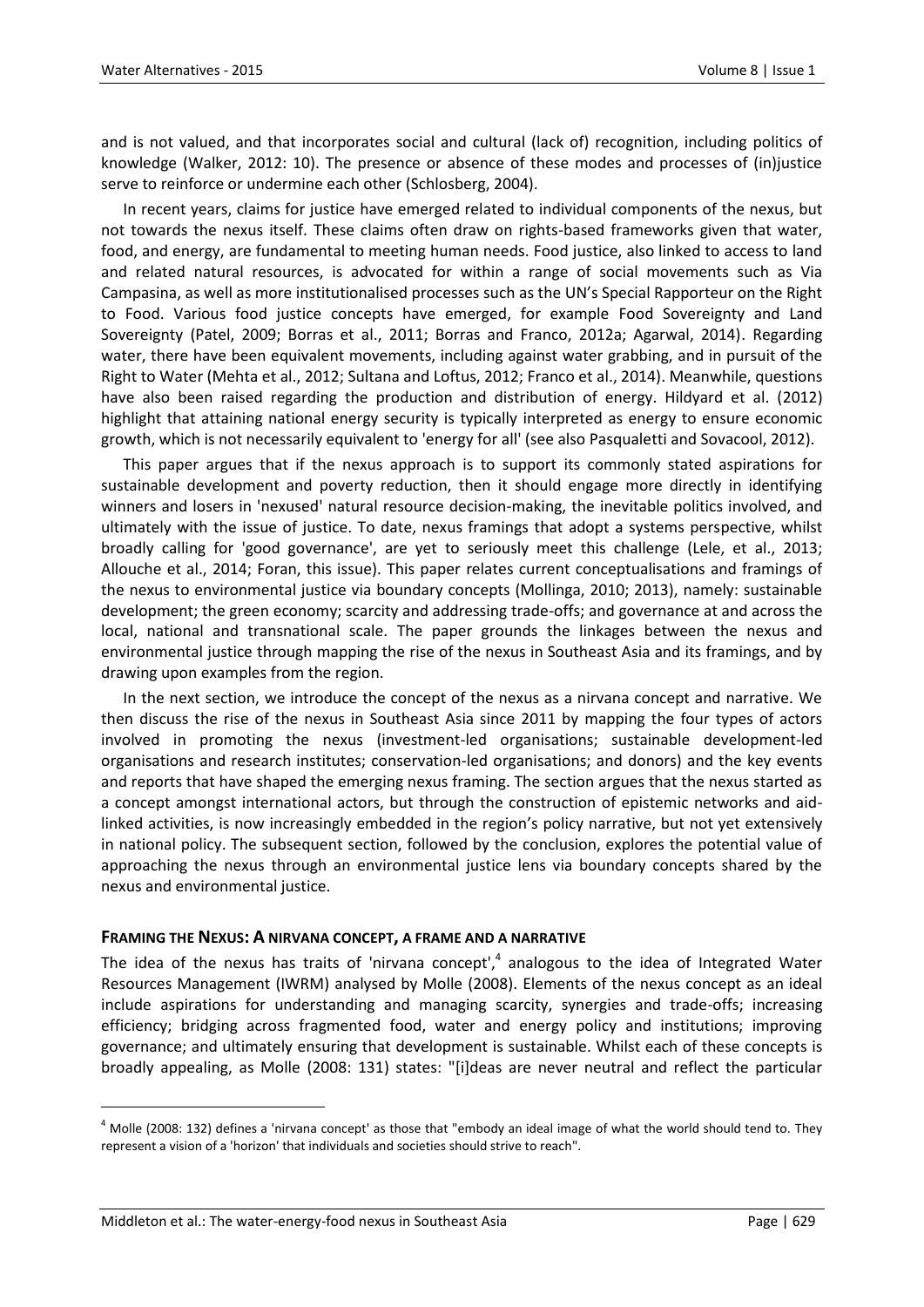societal settings in which they emerge, the worldviews and interests of those who have the power to set the terms of the debate, to legitimate particular options and discard others, and to include or exclude particular social groups".

Leach et al. (2010: 43-52) and others (see, for example, Molle, 2008; Walker, 2012: 4-5) highlight that there are many different ways of explaining a socio-technical-environment system with equally rational ways of understanding. This, in turn, can lead to different narratives of explanation between actors of the same system.<sup>5</sup> Narratives are causal and explanatory beliefs (Molle, 2008) produced by actors that frame systems in particular ways towards attaining particular goals. The construction of frames involves subjective (normative) judgements and choice of elements. Thus, framing recognises that any system is subject to multiple forms of interpretation by a range of actors dependent upon how scale, boundaries, key elements, dynamics, and outcomes are labelled and categorised, and how assumptions are made based on varying degrees of subjective/value judgements. Molle (2008) shows how the ideational power of nirvana concepts underpins the construction and framing of narratives.

Thus the nexus, and the particularities of how it is defined, can be understood as a framed narrative (or a discourse – see Dryzek, 2005, and Dore et al., 2012), as, of course, is 'environmental justice'. This is not to say that socio-technical-environmental systems cannot be studied and mapped – hence an argument for 'soft constructivism' (see Robbins, 2012: 128-130). Recognition of the nexused relationship between food, water and energy has the potential to add significant value towards resource-management policy and practice. The point is that there is a need to acknowledge the existence and legitimacy of a range of narratives and frames in pursuing a nexus approach; in other words, the nexus is a political process, not just a technical one.

#### **THE RISE OF THE NEXUS IN SOUTHEAST ASIA**

In this section, we identify the key actors promoting the nexus in mainland Southeast Asia and how the nexus has been framed. In doing so, we map out how the nexus concept has been promoted and diffused across the region, and evaluate the extent to which it has become embedded to date.

Preceding the arrival of the nexus, there have been various 'nexused notions' calling for the integration of water and related natural resources sectors. Most high profile, of course, is Integrated Water Resources Management (IWRM), which although argued to be different from the nexus still shares some goals including integration across water-related sectors, strengthening governance, and improving public participation (see Benson et al., this issue). Lessons from IWRM in Southeast Asia show us, however, that whilst there has been progress in creating institutions, policy and regulations on paper, critical challenges remain (Molle, 2007; GWP, 2011). Domestically, these include that "uncontrolled developments of catchments and river basin, water pollution and flood risks are common threats" and there is a "…lack of co-ordination among water-related agencies and institutional technical capacity to implement IWRM…" (GWP, 2011: 56). Reflecting on intergovernmental attempts to implement an IWRM Basin Development Plan through the Mekong River Commission for the lower Mekong Basin, Hansson et al. (2012) argue that greater attention must be paid to power asymmetries and politics in regional water politics if transboundary water management is to be sustainable and inclusive (see also Cooper, 2012).

In Southeast Asia, there has been a growing momentum of meetings and reports around the nexus, and thus the concept itself has grown in prominence since 2011. Dore et al. (2012: 26) observe that it is within the nexus discourse that "many actors see a logical, sectoral entry point for themselves in

 $\overline{a}$ 

<sup>&</sup>lt;sup>5</sup> According to Leach et al. (2010: xiii), framing is "the different ways of understanding or representing a social, technological or natural *system* and its relevant *environment*. Among other aspects, this includes the ways system elements are bounded, characterized and prioritized, and meanings and *normative* values attached to each" [emphasis in original].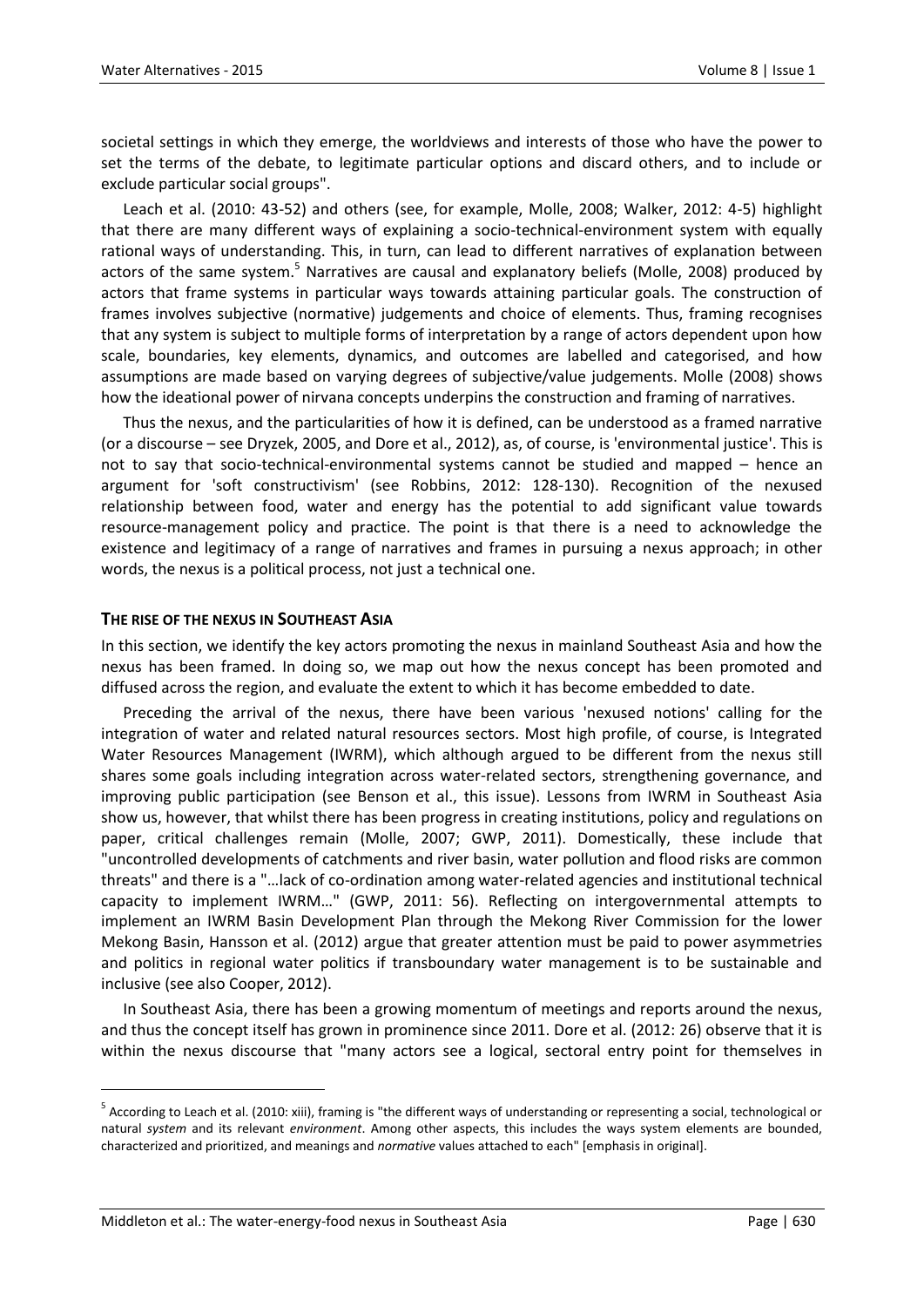compelling new, multi-sector, interdisciplinary and transboundary deliberations". Surveying the array of major reports written, and conferences and dialogues hosted with a focus on mainland Southeast Asia (see Appendix A), three broad types of organisations that have led to promoting the nexus can be distinguished, as reflected in the organisation's mission statements:

- *Investment/Lending organisations*: Asian Development Bank (ADB); World Bank.
- *Sustainable development organisations and research institutes*: Mekong River Commission (MRC), the CGIAR Challenge Program on Water and Food-Mekong (CPWF-Mekong), the Stockholm International Water Institute (SIWI), United Nations Economic and Social Commission for Asia and the Pacific (UNESCAP), United Nations Environment Programme (UNEP), International Water Association (IWA), International Water Management Institute (IWMI), the Stimson Centre, the Commonwealth Scientific and Industrial Research Organisation (CSIRO), and the Stockholm Environment Institute (SEI).
- *Conservation organisations*: International Union for the Conservation of Nature (IUCN); and the Worldwide Fund for Nature (WWF).

Major donors funding the above organisations are predominantly high-income country governments with interests in Southeast Asia. These include the governments of Australia, Finland, Denmark, Germany, Sweden, the United Kingdom, and the United States. Other donors include 'investment organisations', namely the Asian Development Bank and the World Bank, although these actors also principally receive support from high-income country governments. Global shifts in aid funding towards the nexus reflect the agenda promoted through and beyond the Rio+20 conference and the World Economic Forum (Allouche et al., this issue), as well as in the context of the need to respond to climate change.

Organisations promoting the nexus and their donors have commissioned research, supported networks of government policy makers, academics and civil society, and organised conferences in promoting and deliberating the nexus. The first major conference on the nexus in Southeast Asia was the 1st Mekong Forum on Water, Food and Energy, held in Phnom Penh, Cambodia in December 2011 and organised by the CGIAR Challenge Program on Water and Food-Mekong (CPWF-Mekong) with funding from Australia Aid. Two subsequent conferences organised by CPWF were held in Hanoi in November 2012 and December 2013. These conferences, which have grown in size and scope, were convened as multi-stakeholder dialogues utilising the nexus as a framing concept. One intention of the nexus frame was to draw senior officials from an array of government agencies responsible for water, food, energy and the wider economy. The research of CPWF-Mekong, implemented for two phases between 2004 and 2014, was also presented at these conferences. CPWF-Mekong is linked to a global CPWF project across six transboundary river basins, and has incorporated the nexus into its research programme and activities as the nexus framing has gained momentum globally.<sup>6</sup>

The CPWF-Mekong program,<sup>7</sup> together with another research network called the Mekong Program on Water, Environment and Resilience (M-POWER),<sup>8</sup> have built a research-driven epistemic network<sup>9</sup> around water governance in the region that has increasingly researched and deliberated the nexus at

1

<sup>&</sup>lt;sup>6</sup> <http://wle-mekong.cgiar.org/about/our-focus/> (accessed on 9 January 2015)

 $^7$  The CPWF-Mekong channelled funds into 32 major research projects in mainland Southeast Asia between 2004 and 2014. Se[e http://wle-mekong.cgiar.org/](http://wle-mekong.cgiar.org/) (accessed on 9 January 2015)

 $^8$  CPWF's successor, the CGIAR Research Program on Water, Land and Ecosystems, adopts the nexus-type relationships as one organising principle for its programme[. www.mpowernetwork.org/](http://www.mpowernetwork.org/) (accessed on 9 January 2015)

<sup>&</sup>lt;sup>9</sup> Haas (1990: xviii) defines an epistemic community as: "knowledge-based groups of experts and specialists who share common beliefs about cause-and-effect relationships in the world and some political values concerning the ends to which policies should be addressed".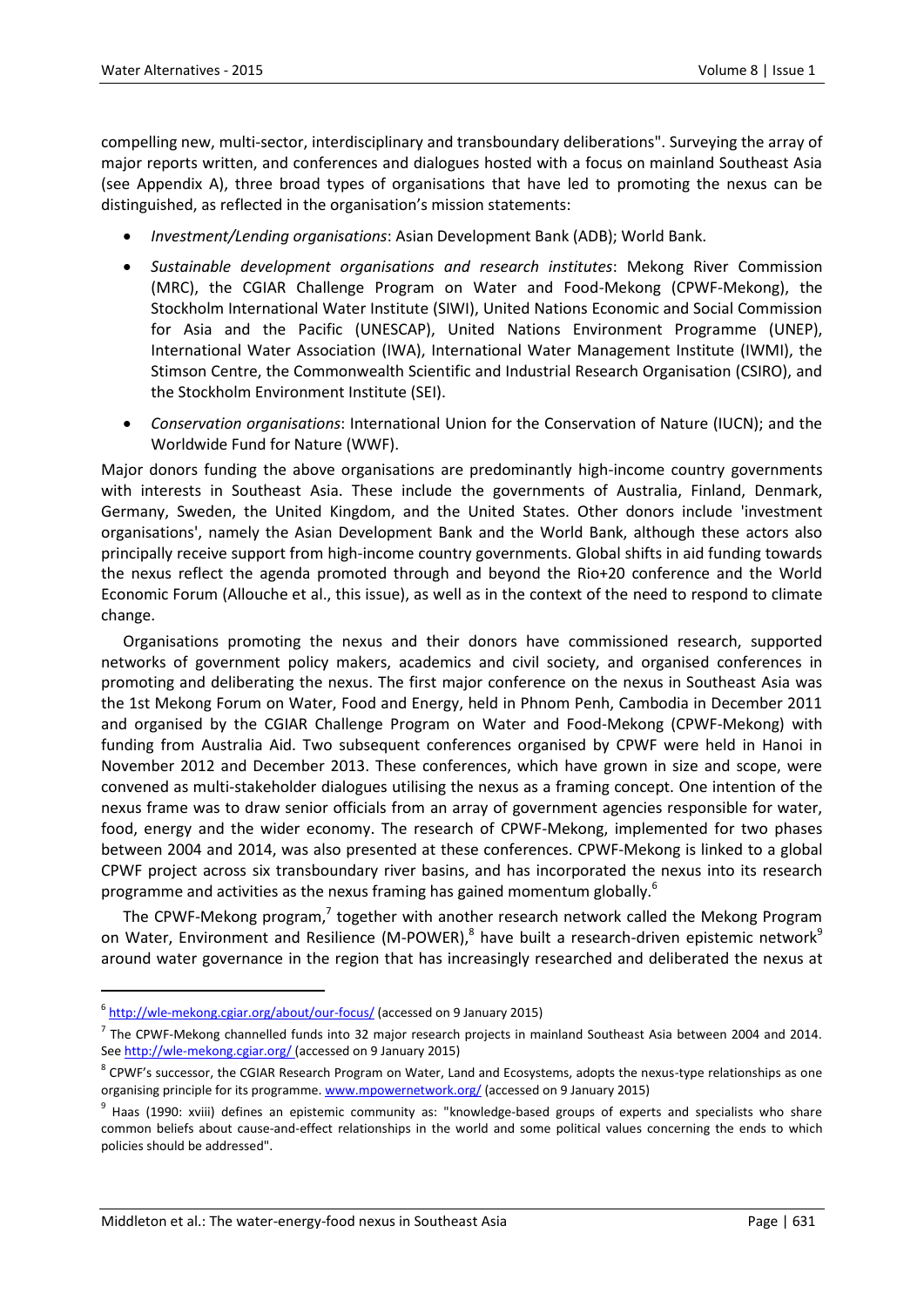1

their conferences and other convened dialogues (Dore et al., 2012; Dore, 2014). These networks are formed of international organisations, regional and international researchers and civil society, regional governments, and mainly high-income country donors. Thus, the nexus concept has also spread into other conferences and policy forums that draw upon active members of these networks. Many research projects to date, however, may be better characterised as multi-disciplinary and cross-sectoral but considering particular nexused relationships, rather than specifically engaging the nexus as taken 'offthe-shelf' of global policy; for example, Orr et al. (2012) explore the trade-off between lost fish protein production and plans for construction of mainstream dams on the Mekong River.

Governments have also broadly engaged with the nexus, the most prominent being via the Mekong River Commission (MRC), an intergovernmental transboundary river basin organisation for the Mekong Basin that also draws its funding principally from high-income country donors. In May 2012, the MRC hosted the 'Mekong2Rio' International Conference on Transboundary River Basin Management that convened experts from fourteen major transboundary river basins and sixteen related international organisations to reflect on the nexus-approach (Bach et al., 2012). By hosting the conference, the MRC also placed the Mekong basin as a key focal object in the discussion of nexused transboundary river management globally. The Mekong2Rio conference's conclusions fed into the global Rio+20 process in June 2012 (Bach et al., 2012: 60-61). Subsequently, in April 2014, another major nexus-framed international conference was hosted by the MRC (Bach et al., 2014),<sup>10</sup> from which a nexus-framed message was delivered in person to the region's highest-level political leaders who attended the accompanying Second MRC Summit: "In order to collectively benefit from the opportunities [of the nexus perspective], transboundary agreements and institutions develop and need to adapt to changing environments. For these to work effectively, a combination of political will, technical cooperation and an inclusive process is required".

This demonstrates a significant shift in framing from the message delivered to the region's political leaders at the first MRC Summit held four years earlier, which was framed around the implementation of transboundary IWRM (MRC 2010a).<sup>11</sup> From an environmental justice perspective, given the particularities of the region, namely the 'ASEAN Way' that emphasises the principle of non-interference in the affairs of other countries (Acharya, 2009), emphasis in the MRC's framing of the nexus is placed on 'balanced' development, managerial-type decision-making, and with reference to principles of international water law (Hirsch and Jensen, 2006; Rieu-Clarke, 2015).

On a different tack, the ADB – an investment organisation – also promoted the nexus through a major conference in Bangkok in February 2012 under its Greater Mekong Subregion  $(GMS)^{12}$ programme, a programme which is principally geared towards accelerating regional economic integration through infrastructural investment, institutional reform and capacity building (ADB, 2012a). At the conference, experts presented on the nexus principally to senior government officials,

<sup>&</sup>lt;sup>10</sup> The International Conference on Cooperation for Water, Energy and Food Security Under Climate Change in the Mekong Basin, 2-3 April, 2014, Ho Chi Minh City,

<sup>&</sup>lt;sup>11</sup> Although the nexus as a formal concept itself was absent from the agenda (given it was yet to be 'invented' in the context of sustainability at Bonn 2011), notions of a nexus were hinted at. For example, the conference summary notes "Water is life, and our increasing demands for food and energy depends on our ability to work together to develop and manage this precious resource, while protecting the unique environment of our river basins upon which millions of people and other living creatures depends for their daily living" (MRC, 2010).

<sup>&</sup>lt;sup>12</sup> The GMS programme was initiated by the ADB in 1992 and geographically encompasses Cambodia, Lao PDR, Myanmar, Thailand and Vietnam, and Yunnan Province and Guangxi Zhuang Autonomous Region of the People's Republic of China. It is principally a subregional economic cooperation that has grown to incorporate multi-country projects in the following sectors: transport, energy, telecommunications, environment, human resource development, tourism, trade, private sector investment, and agriculture.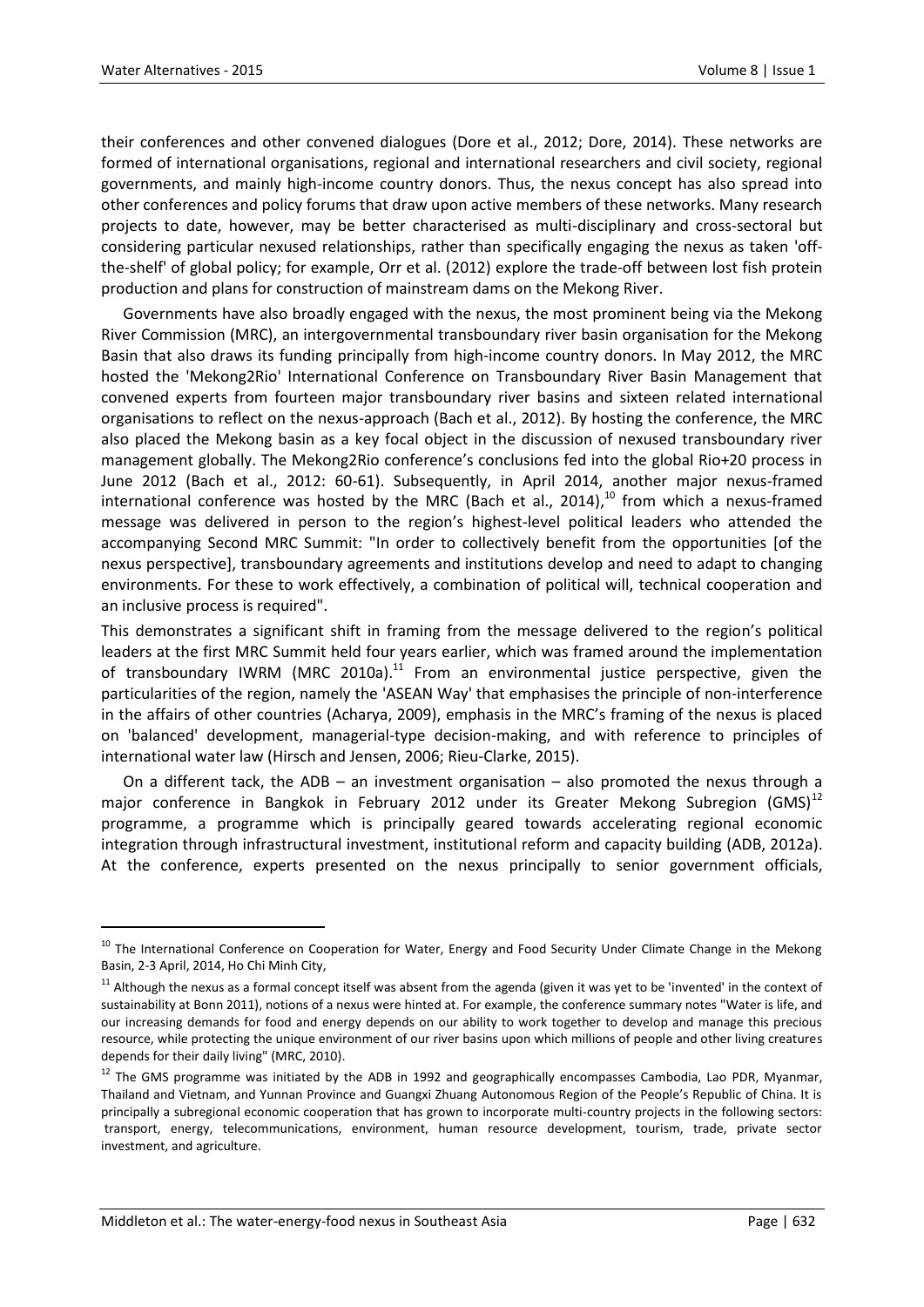representatives from the private sector, donors and select civil society. The conference provided input to the GMS programme, with the conference proceeding preface stating:

The progress [of the GMS programme] is reflected in terms of improvements in infrastructure connectivity, promotion of trade and investment, stimulation of economic growth, and reduction of poverty. However, such progress has not been without some adverse impacts on the environment…. Many presentations … focused on deepening the awareness and understanding of the nexus as a basis for transition to climateresilient and green economic pathways of development.… ADB is committed to play its part in assisting countries in the subregion to achieve this goal by mobilising additional financial resources and developing new knowledge products (ADB, 2012a: iii).

The ADB's approach to the nexus, working principally with the region's governments, thus reflects an approach to define its investment strategy with the conference outcomes framed in terms of promoting economic growth and a green economy, rather than giving explicit consideration to justice in decisionmaking beyond generic approaches embodied in calls for good governance. The ADB has launched several additional major reports on water and the nexus, most notably *Thinking about Water Differently: Managing the Water-Food-Energy Nexus* (ADB, 2013a). This report, whilst wide-ranging, emphasises how economic water scarcity in Cambodia, Laos, Vietnam and Myanmar could be addressed through "improving supply side infrastructure", whilst also addressing demand-side factors (including through water pricing), strengthening governance, and building new institutions (ADB, 2013a: vi-vii), thus again explicitly linking the nexus to the ADB's investment strategy.

Overall, only a limited number of international NGOs and policy think tanks have been drawn to the nexus in the region to date. The Stimson Institute, in their report *Mekong Turning Point: Shared River for a Shared Future*, frame their subsequent analysis on the risks posed by plans for mainstream dams on the Mekong River with the opening sentence: "In no part of the world does the increasingly critical nexus of water, food, and energy have more immediate relevance than the Mekong River, a transboundary resource shared by China and five Southeast Asian countries" (Cronin and Hamlin, 2012: 1).

Another example is the WWF's Mekong Nexus Project initiated late in 2014 designed to "research key links, conflicts and positive synergies between conservation of biodiversity, responses to climate change, and supply of energy, food and water" (WWF, 2014). On the other hand, national and local civil society groups have rarely explicitly utilised the nexus as a framing for their work to date. Despite this, implicit to many campaigns are nexus-type trade-offs, as has been demonstrated in heated debates around the revived plans for Mekong mainstream dams (Grumbine et al., 2012; Matthews, 2012; WWF, 2012). Indeed, it is in these debates that claims for justice are most commonly heard (Middleton, 2012; Rieu-Clarke, 2015).

Finally, a number of global-level nexus initiatives have also sought to gather experience from Southeast Asia to both promote the nexus in Southeast Asia and project the region back into global policy arenas. In addition to the CPWF program and Mekong2Rio conferences mentioned above, most notable has been the International Water Association (IWA)-IUCN Nexus Dialogue on Water Infrastructure Solutions that held three 'regional dialogues' including in Bangkok in March 2014 and subsequently a global synthesis meeting in Beijing in November 2014 (GWP-China et al., 2014). Unlikely bedfellows, the IWA in its framing of the dialogue emphasised how the nexus "has led to new demands for water infrastructure and technology solutions"<sup>13</sup> whilst IUCN has sought a framing emphasising 'natural infrastructure' (see Krchnak et al., 2011).

<sup>&</sup>lt;sup>13</sup> [www.iwawaterwiki.org/xwiki/bin/view/Articles/NexusDialogueonWaterInfrastructureSolutions-](http://www.iwawaterwiki.org/xwiki/bin/view/Articles/NexusDialogueonWaterInfrastructureSolutions-BuildingPartnershipsforInnovationinWaterEnergyandFoodSecurity)[BuildingPartnershipsforInnovationinWaterEnergyandFoodSecurity](http://www.iwawaterwiki.org/xwiki/bin/view/Articles/NexusDialogueonWaterInfrastructureSolutions-BuildingPartnershipsforInnovationinWaterEnergyandFoodSecurity) (accessed on 9 January 2015).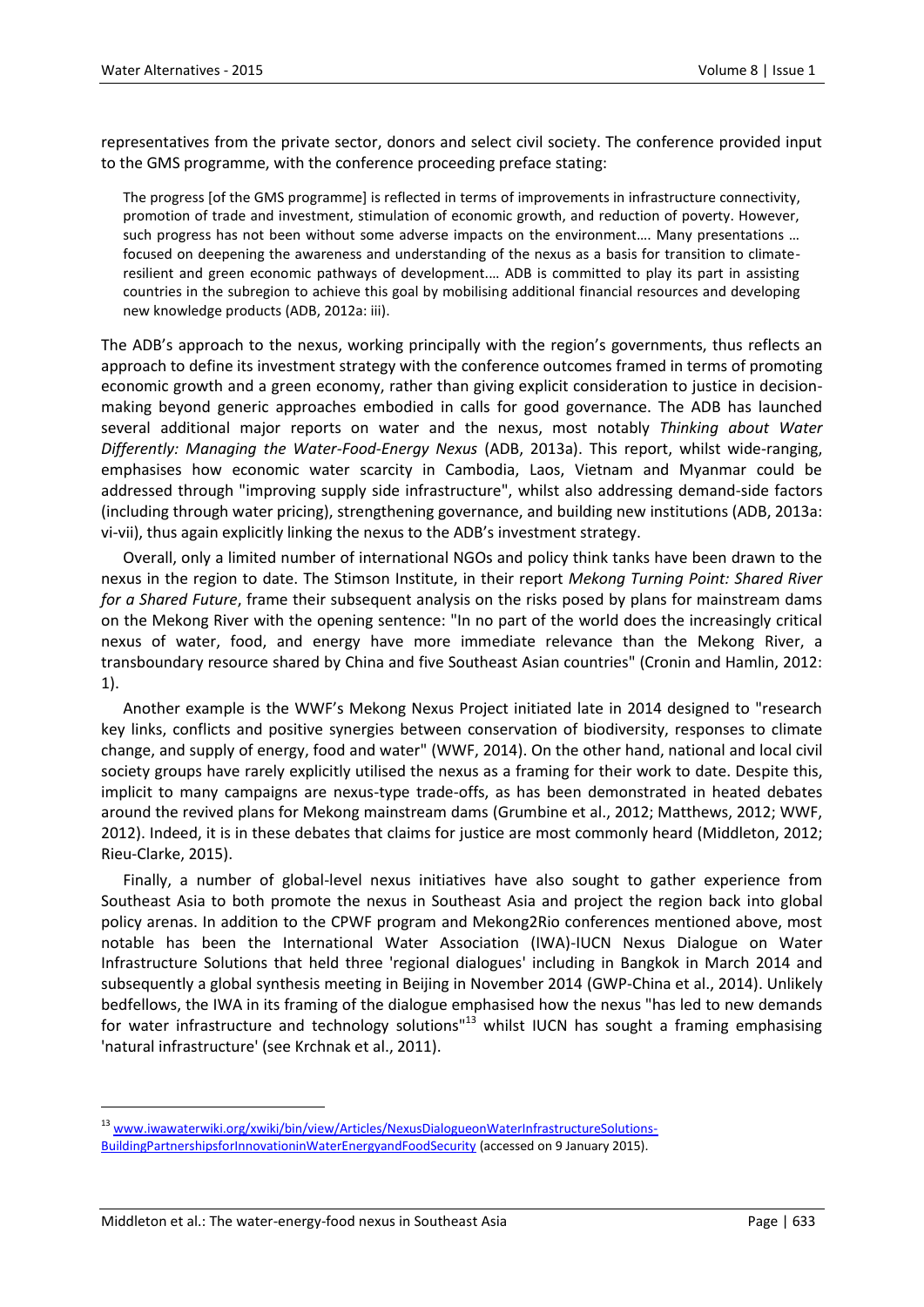The number of high-profile nexus meetings involving senior political leaders and civil servants would suggest an increasing embeddedness of the nexus in political discourse towards natural resources. However, this comes with provisos, as several recent high-profile political meetings did not highlight the nexus. For example, at the Second Asia Pacific Water Summit held in Chiang Mai, Thailand in May 2013, whilst a session on the nexus was convened (Waldorf, 2013), the Chiang Mai Declaration adopted by the leaders was framed by IWRM rather than the nexus, even as it referred to the green economy and 'the Future We Want' Rio+20 declaration.<sup>14</sup>

Several initiatives in Southeast Asia have sought to operationalise the nexus through their fieldbased work. An innovative research project titled Exploring Mekong Region Futures led by the Commonwealth Scientific and Industrial Research Organization (CSIRO) (2009-2013) used the nexus as a heuristic tool in a regional Delphi assessment, together with five local case studies<sup>15</sup> to explore a range of development scenarios and alternative futures (Smajgl and Ward, 2013; Foran, this issue).<sup>16</sup> For example, the Northeast Thailand Futures study led by the Stockholm Environment Institute (SEI) worked with farmers, local government, academics and others to explore a range of scenarios related to rice, sugarcane, cassava, and rubber production in the context of rising demands for energy (including biofuels) and food in the Huai Sai Bat (HSB) sub-basin of the Chi River (Krittasudthacheewa et al., 2012). The learning-orientated research design and involvement of Thailand's National Economic and Social Development Board facilitated the inclusion of a form of nexus-concept into the  $11<sup>th</sup>$  fiveyear National Economic and Social Development Plan for Northeast Thailand.

In a different application, in 2012 the ADB commissioned the consultancy firm International Center for Environmental Management Asia (ICEM Asia) to undertake a Strategic Environmental Assessment (SEA) of Southeast Asia's energy sector. ICEM Asia, in designing the SEA, selected to adopt a nexus-type approach, whereby the study assessed the impact of different energy scenarios according to impacts on a range of securities, including ecological, food, climate, social, economic and energy securities (ICEM Asia, 2013). Thus, the report findings promoted consideration of 'nexused' policy objectives in energy planning. Yet, despite in principle guided by representatives of the region's governments under the Regional Power Trade Coordination Committee convened under the GMS programme, there is little evidence that the SEA has significantly shaped a nexus approach to national-level energy policy and planning to date (Middleton and Dore, in press).

Alongside the conceptual objects of nirvana concept and narrative outlined above, Molle (2008) also proposes a third conceptual object of 'model'. Models, Molle (2008: 138) states, are "based on particular instances of policy reforms or development interventions which ostensibly embody a dimension of 'success' and qualify as 'success stories'". Whilst the nexus concept is itself quite young, particularly to Southeast Asia, some *tentative* models have emerged from the region back into the global nexus discourse. For example, several hydropower projects whose planning, construction and operation predate the arrival of 'the nexus' were partially reframed as nexus projects at the Bonn 2011 Conference. Both located in Lao PDR, these were the Nam Theun 2 (EDF Group, Thailand et al., 2012) and Theun Hinboun projects in Lao PDR (Ministry of Energy and Mines (Laos) et al., 2012). The claims of both dams of being sustainable model projects that adequately integrated project operation with other food, water and livelihood concerns have been contested (FIVAS, 2007; Lawrence, 2009).

On the other hand, there are also nexus-based problem definitions that arguably become the precursor to defining a nexus-based development intervention to thus remedy it (see Escobar, 1995: 21-54). For example, in the recent major UN World Water Development Report, titled *Water and* 

 $\overline{a}$ 

<sup>&</sup>lt;sup>14</sup> <http://apws2013.files.wordpress.com/2013/05/chiang-mai-declaration.pdf> (accessed on 9 January 2015)

<sup>&</sup>lt;sup>15</sup> Rubber Futures in Yunnan, China; Water options in Lao PDR; Future farming in Northeast Thailand; Impact of development on Tonle Sap; and Sea-level rise and future livelihoods in Vietnam's Mekong Delta.

<sup>&</sup>lt;sup>16</sup> [www.csiro.au/Organisation-Structure/Divisions/Ecosystem-Sciences/Mekong-Futures.aspx](http://www.csiro.au/Organisation-Structure/Divisions/Ecosystem-Sciences/Mekong-Futures.aspx) (accessed on 9 January 2015)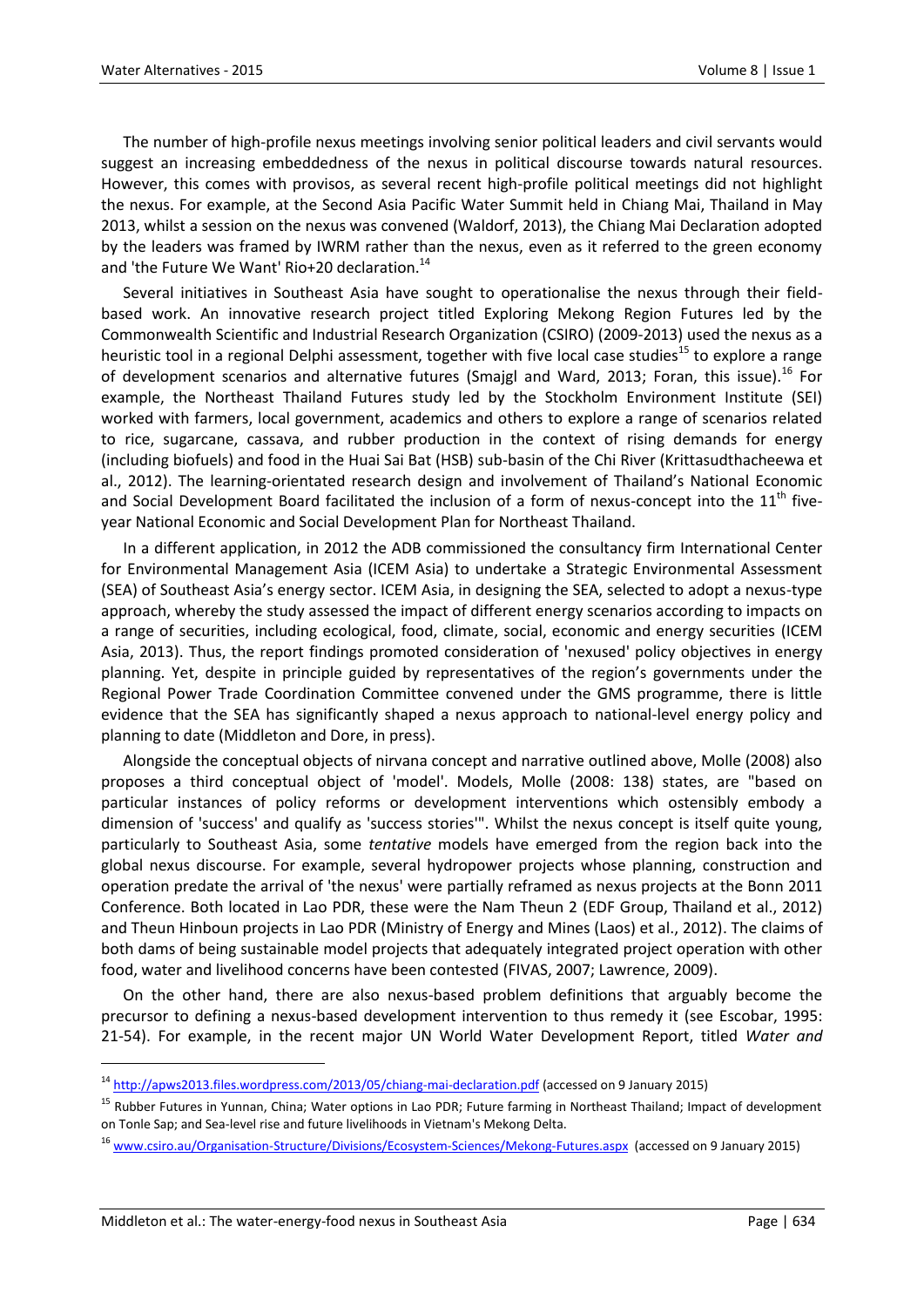$\ddot{\phantom{a}}$ 

*Energy*, the Mekong Basin is identified as a "notable example" of how "[d]amming rivers to produce energy can have adverse impacts on important inland fisheries by changing water flow rates and timing, fragmenting habitat and disrupting fish migration routes" (UNESCO, 2014: 55-56; see also Flammini et al., 2014: 84-88).<sup>1/</sup>

In summary, there is some indication of the spreading and embedding of the nexus in the region ranging from the presentation of the concept to the region's top political leadership at various policy forums, to the involvement of government, regional academics and others in dialogue meetings and conferences, to the growing volume of academic and policy-orientated research. On the other hand, tangible impact in terms of policy, especially reforming institutions and implementing nexus-type plans and regulations is less apparent. National water policy, on paper at least, is still IWRM-focused, and it remains to be seen whether the nexus will replace, displace or complement it as a new nirvana concept and narrative towards water management.

#### **Diffusion of the nexus: From top to bottom**

The nexus to date has emerged as a concept spread principally within regional-scaled policy circles. Many of the most influential nexus-proponent international organisations also have global nexus programmes (e.g. UN agencies, IWA, IUCN, SEI…), and therefore the projection of the nexus into Southeast Asia also reflects the regionalisation of a global policy discourse. It is, in other words, a process of international policy diffusion<sup>18</sup> of which three mechanisms are in evidence (Dobbin et al., 2007), namely: social construction; coercion; and learning.

Social construction processes link policy diffusion to epistemic networks and international organisations and argue that ideas (and rhetoric) propagated through these networks provide the motivation for the willing uptake of policy.<sup>19</sup> Clearly, nexus-related knowledge has been produced in the region through a widening epistemic network that incorporates international organisations, regional governments, regional and international academics and civil society, high-income country donors, and various private-sector actors, bound (loosely) together through programmes such as those of CPWF-Mekong and M-POWER. These epistemic networks are diffusing and using the idea of the nexus through building shared research agendas and organising conferences, multi-stakeholder dialogues, and high-level policy meetings. In contrast, coercion-based policy diffusion occurs under conditions of unequal power relations, including control of resources such as aid grants and loans. That many nexusrelated activities have been funded through the international aid of high-income country governments hint at a measure of soft coercion, according to this definition; on the other hand, in contrast to more clearly coercive policies such as past Structural Adjustment Loans, nexus-orientated projects are also driven by demand within the region amongst those organisations and individuals active upon it, including to fund research, inform policy, and influence practice on the ground. Finally, learning-based processes (similar to social construction processes) find that policy diffusion is driven by the sharing of

 $17$  In another example, in the Red River basin, FAO (2014: 2) write: "As water becomes scarce, and competition is growing between the energy and agricultural sectors, there is still a lack of reliable and policy-relevant data and information to guide water allocation choices. Effective cross-sectoral consultation mechanisms are needed to ensure the development of concerted efforts to address this problem, and to make sure that decisions on water release and allocation are taken as part of an integrated, long-term and multi-sectoral strategy".

<sup>&</sup>lt;sup>18</sup> (International) diffusion theorists propose that policy adoption is shaped by the choices of others, rather than domestic conditions alone (Dobbin et al., 2007). Given that the nexus has formed principally from a global agenda around the Rio+20 conference and is now increasingly promoted in developed and developing countries, the mechanisms of international policy diffusion offer insight into the spread of the concept.

 $19$  Dobbins et al. (2007: 452) identify three approaches that could result in social acceptance of a policy: "(a) leading countries serve as exemplars (follow-the-leader); (b) expert groups theorise the effects of a new policy, and thereby give policy makers rationales for adopting it; or (c) specialists make contingent arguments about a policy's appropriateness, defining it as right under certain circumstances".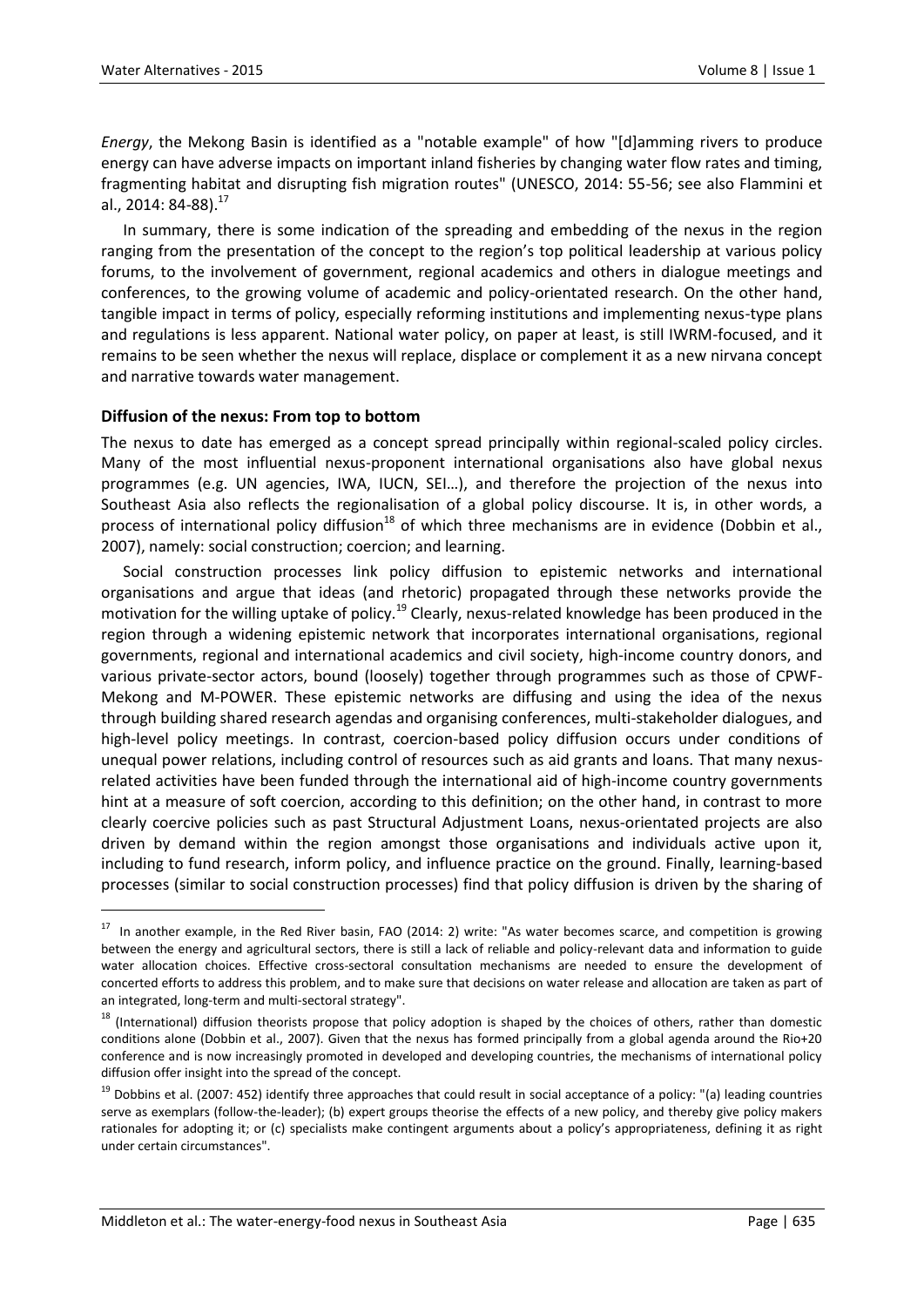ideas, but emphasise how policy actors make reasoned observation and rationalisation based on their own experience and the experience of others. In this sense, the CSIRO Exploring Mekong Region Futures project demonstrates these traits, including in the local-level participatory action research case studies that adopted an actor learning perspective, in the process creating the Challenge-and-Reconstruct Learning (ChaRL) framework (Foran et al., 2013; Smajgl and Ward, 2013).

From the knowledge produced and deliberations held on the nexus to date, it is also apparent that much of the focus has been on understanding the interaction between food, water and energy systems, and how to shift towards sustainability through managing scarcity with efficiency measures; articulating trade-offs to inform them; and ensuring economic growth in the form of a green economy. Governance of the nexus, whilst part of the nexus parlance (for example, the need for public participation), has yet to be seriously problematised and integrated, in particular in the context of the institutions, politics and history of Southeast Asia (Foran, this issue). Furthermore, nexus trade-offs are rarely conceptualised in terms of justice either in the region or globally.

#### **A nexus between the nexus and environmental justice?**

That food, water, energy and climate are in a nexus relationship is increasingly recognised amongst various experts. As demonstrated above, however, globally and as diffused into Southeast Asia, a plurality of nexus framings exist (Bizikova et al., 2013). The nexus and environmental justice share a number of boundary concepts (Mollinga, 2010; 2013), including sustainable development; the green economy; scarcity and addressing trade-offs; and governance at, and across, the local, national and transnational scale.<sup>20</sup>

In this section, for each boundary concept, an analysis is made of its relationship with the nexus and environmental justice. The purpose is to draw potential linkages and identify tensions or disjunctures between the nexus and environmental justice via the boundary concepts. The discussion is contextualised through case studies from Southeast Asia.

#### *Sustainable development*

 $\ddot{\phantom{a}}$ 

The concept of sustainability has come a long way since the groundbreaking report by Brundtland (1987) defined it along the lines of needs and limitations, accounting for present and future generations, prioritising those in poverty, and seeing the earth as a system geographically and temporally that is amendable to systems thinking. Since the Rio Earth Summit in 1992, this famously amorphous idea has continued to be critiqued and furthered (Carter, 2007: 207-239), for example through the concept of dynamic sustainability (Leach et al., 2010).

As the Dublin Principles that informed IWRM were an input to the Rio Earth Summit, so the nexus (and the associated green economy) framed at Bonn 2011 were an input into Rio+20. Hoff (2011: 5), in the background document to Bonn 2011, considers that the nexus can facilitate a sustainability transition through increasing resource use efficiency; generating knowledge that informs trade-offs and identifies synergies across sectors; investing to sustain ecosystem services; and accelerating access and integrating the poorest. Most nexus literature in Southeast Asia (and globally) clearly states sustainability as a goal, often left broadly or undefined, whilst also claiming that the region's development is unsustainable at present and in need of redirection.

Given that the MRC was host to the Mekong2Rio international conference in May 2012, Southeast Asia played a high-profile role to bring a transboundary river perspective about the nexus into discussions about sustainability. The follow-up MRC nexus international conference in April 2014

<sup>&</sup>lt;sup>20</sup> This list is derived from an assessment of the key elements of the nexus by Bizikova et al. (2013) and the themes of the 'Nexus 2015: Water, Food, Energy and Climate Conference' [\(http://nexus.unc.edu/\)](http://nexus.unc.edu/).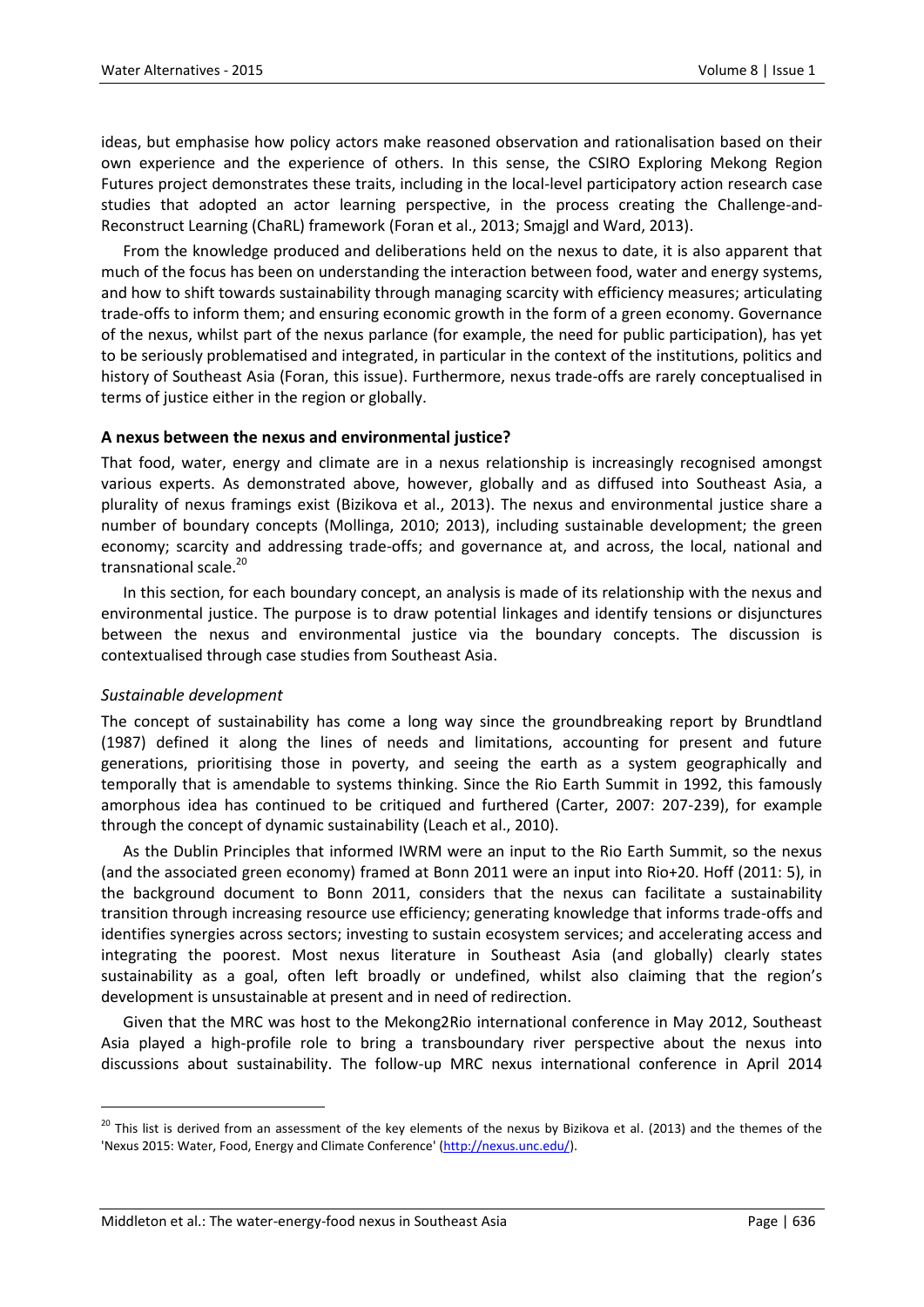sought to link the nexus for transboundary rivers to the Sustainable Development Goals that emerged from Rio+20. Both conferences emphasised transboundary river nexus management, the key role of states, and the value of incorporating transboundary cooperation within these global policy frameworks. Meanwhile, the ADB's approach to sustainability through the nexus in Asia includes developing new economic modelling tools, investment in supply-side infrastructure, and reforming water governance institutions (2013: vi-ix). Whilst both approaches talk about multi-stakeholder approaches, emphasis is on the role of the government in nexus management and planning including bridging between fragmented water, food and energy government institutions.

There is a large body of literature linking sustainable development to environmental justice (Agyeman et al., 2003a; Beder, 2006; Okereke, 2008; Clapp and Dauvergne, 2011). Haughton (1999: 64, cited in Agyeman et al., 2002), observes that finding the common ground between environmental justice and sustainability requires "acknowledging the interdependency of social justice, economic wellbeing and environmental stewardship. The social dimension is critical since the unjust society is unlikely to be sustainable in environmental or economic terms".

Many concepts of environmental justice readily link to those of sustainable development, and thus could also contribute insight to the nexus. Recognising the temporal consideration of sustainable development, the community of justice is often understood to include the rights of future generations (Walker, 2012: 10). Meanwhile, regarding meeting needs that also prioritise poverty, the crux of environmental justice often focuses on the environmental burden and lack of access to decision-making of economically, socially and politically marginalised communities.

The concept of procedural justice, a central tenet of environmental justice, is embodied in Principle 10 of the Rio Declaration – a foundational document both of sustainable development and international environmental law. Principle 10 emphasises participation, access to information, and access to justice systems for redress and remedy. Procedural justice is intended to ensure that state institutions and laws and policies are fair and inclusive. In Southeast Asia, whilst policies and laws on water governance and social and environmental protections may be broadly improving (Robert et al., 2006), challenges include incoherent or incomplete legal frameworks, a wide gap between legal frameworks and implementation in practice, and limited capacities of the state and of civil society (Dao, 2010; Foran et al., 2010; TEI, 2011; Grumbine et al., 2012). For example, ADB (2010) note that Thailand and Vietnam have the most comprehensive Environmental Impact Assessment (EIA) procedures, although "loopholes still exist" (2010: vi), whilst practices of Cambodia, Lao PDR and Myanmar are significantly weaker.

There is no shortage of cases in Southeast Asia where disputes have arisen around decision-making of large-scale irrigation or hydropower projects that unequally distribute environmental harms and risks, with the voices of affected communities marginalised from decision-making processes.<sup>21</sup> They may seek to influence decision-making – to the extent that political space allows – through attempts to engage in formal policy and planning processes, or working outside of these processes such as in street protests, media work or direct action, or both, thus seeking redress for environmental injustices (Middleton, 2012). For example, in the case of the Xayaburi Dam, $^{22}$  under construction on the Mekong River in Northern Lao PDR since late 2010, international and regional civil society groups and communities' representatives, in particular from Thailand, Vietnam and Cambodia, sought to suspend the project through official processes such as a regional consultation process hosted by the Mekong

<sup>&</sup>lt;sup>21</sup> A particular stream of environmental justice, termed 'environmentalism of the poor', refers to how the poor may seek to defend their existing access to resources from large-scale extraction projects, including those associated with forms of the nexus such as large-scale land uses and large hydropower dams, because "[t]his behaviour is consistent with their interests and with their values" (Martinez-Alier, 2014: 240).

<sup>&</sup>lt;sup>22</sup> The US\$3.5 billion 1260 MW Xayaburi Dam is constructed by a predominantly Thai private-sector consortium and would export 95% of its electricity to Thailand.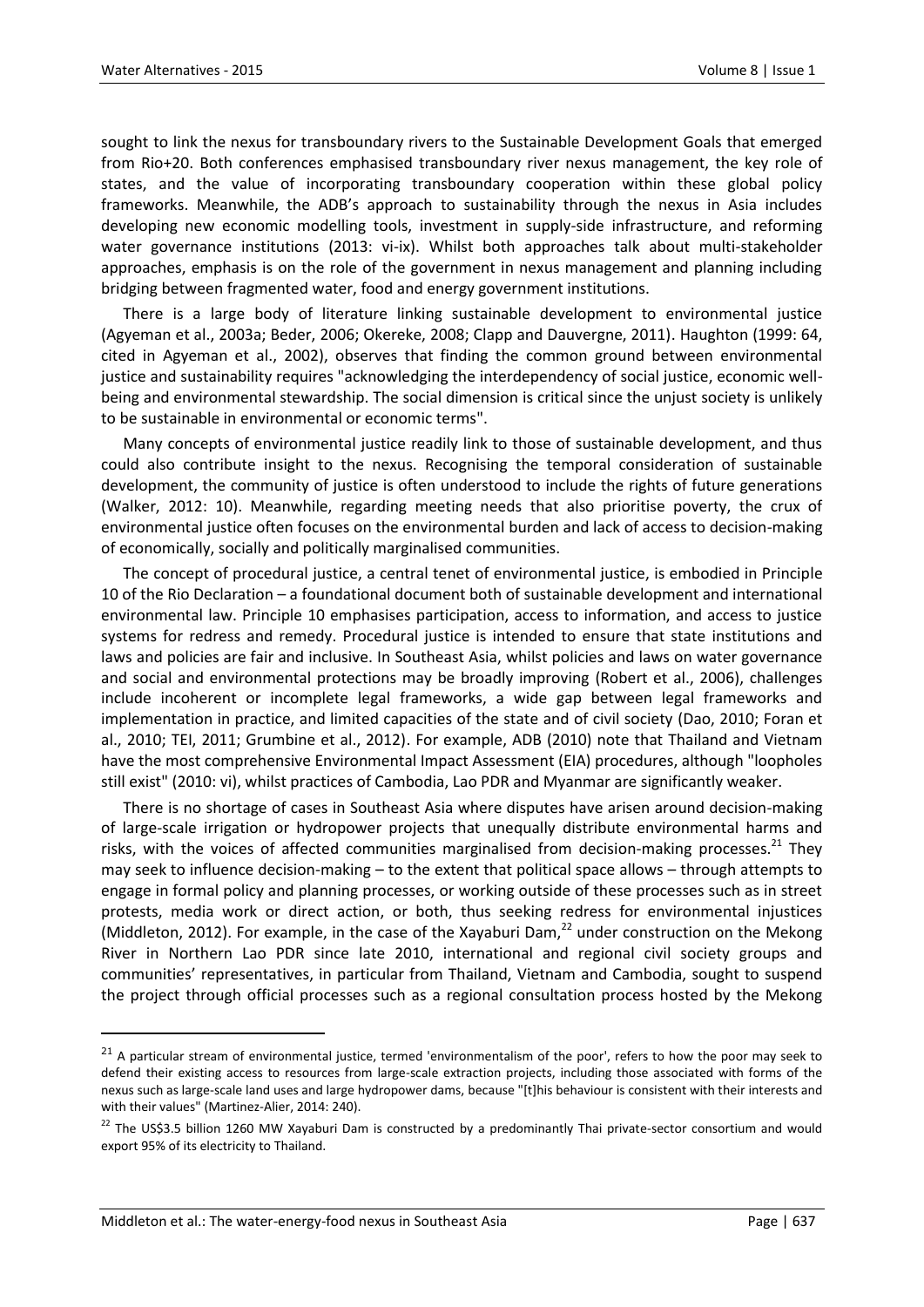River Commission initiated in September 2010, $^{23}$  as well as subsequently in the Thai administrative courts and through the Thai National Human Rights Commission, and via various international voluntary mechanisms such as the OECD Guidelines for Multinational Enterprises (Matthews, 2012; Herbertson, 2013; LeFevre, 2014). They also organised numerous street protests, peace walks, and worked extensively with the media, seeking to influence decision-makers and public opinion outside of the formal processes; even as the project was somewhat redesigned, overall the project developers and the Government of the Lao PDR remained relatively impervious to these protests (Middleton, 2014). Many other well-document cases exist of contentions politics around large water infrastructure, for example the contested Pak Mun and Rasi Salai dams in Northeast Thailand since the 1990s (Missingham, 2003; Foran and Manorom, 2009; Molle et al., 2009) and the Lower Sesan 2 currently at an advanced stage of planning in Northeast Cambodia (Grimsditch, 2012).

There is, however, some tension between various frames of environmental justice and sustainability regarding the extent that they are considered compatible (Walker, 2012: 37). Agyeman et al. (2002: 88), reflecting on the different origins of sustainability (rooted originally in international policy spheres) and environmental justice (rooted originally in grassroots social movements) argue that the discourses "have developed in parallel" and that there had been "insufficient interpenetration of values, framings, ideas and understandings". On the other hand, Fisher (2003: 206) argues that environmental justice movements and sustainability movements have symbiotic goals. Agyeman et al. (2003b), meanwhile, call for joined up thinking to bring together sustainability with environmental justice. Others, however, see the sustainability discourse as too readily acceding to the status quo of market-led development, technical eco-modernisation solutions and power asymmetry, and doubt that environmental justice is seriously considered (Walker, 2012: 37).

Environmental justice literature recognises that unequal power relations together with deeper economic, social and political structures and processes that shape the (re)production of environmental harms mean that 'procedural justice' is not the only precondition to accessing environmental justice.<sup>24</sup> An environmental justice lens can thus problematise nexus goals of sustainability, in particular by identifying winners and losers in projects and plans proposed for sustainable development, including highlighting the need for procedural (and recognitional) justice in decision-making (see also 'trade-offs' below).

#### *Green economy*

 $\ddot{\phantom{a}}$ 

The concept of the green economy was popularised by the UNDP's Green Economy Initiative during the 2008 global financial crisis (at the same time that World Economic Forum also initiated its discussion on the nexus). It took a central role in the Rio+20 conference, sparking much debate amongst governments, scholars, and activists including over the concept's radical, minimal, or zero transformative potential; and whether it displaces, facilitates, or reinforced the concept of 'sustainable development' (Ehresman and Okereke, 2014). Ehresman and Okereke (2014), surveying recent literature, propose a typology that maps out the relationship between different framings of green economy – which they identify as a 'woolly' and 'amorphous' concept – with principles of environmental justice associated within them:

<sup>&</sup>lt;sup>23</sup> The Procedures for Notification, Prior Consultation and Agreement (PNPCA) is required under Article 5 of the 1995 Mekong Agreement for mainstream dam projects. Its interpretation and conclusion has been subject to significant uncertainty and contestation (Middleton, 2014; Rieu-Clarke, 2015).

<sup>&</sup>lt;sup>24</sup> Processes of exclusion have been investigated by an array of social and political (ecology) theories, ranging from common property theory and Marxist political economy to urban metabolisms and environmental governmentality (Robbins, 2012: 49- 81).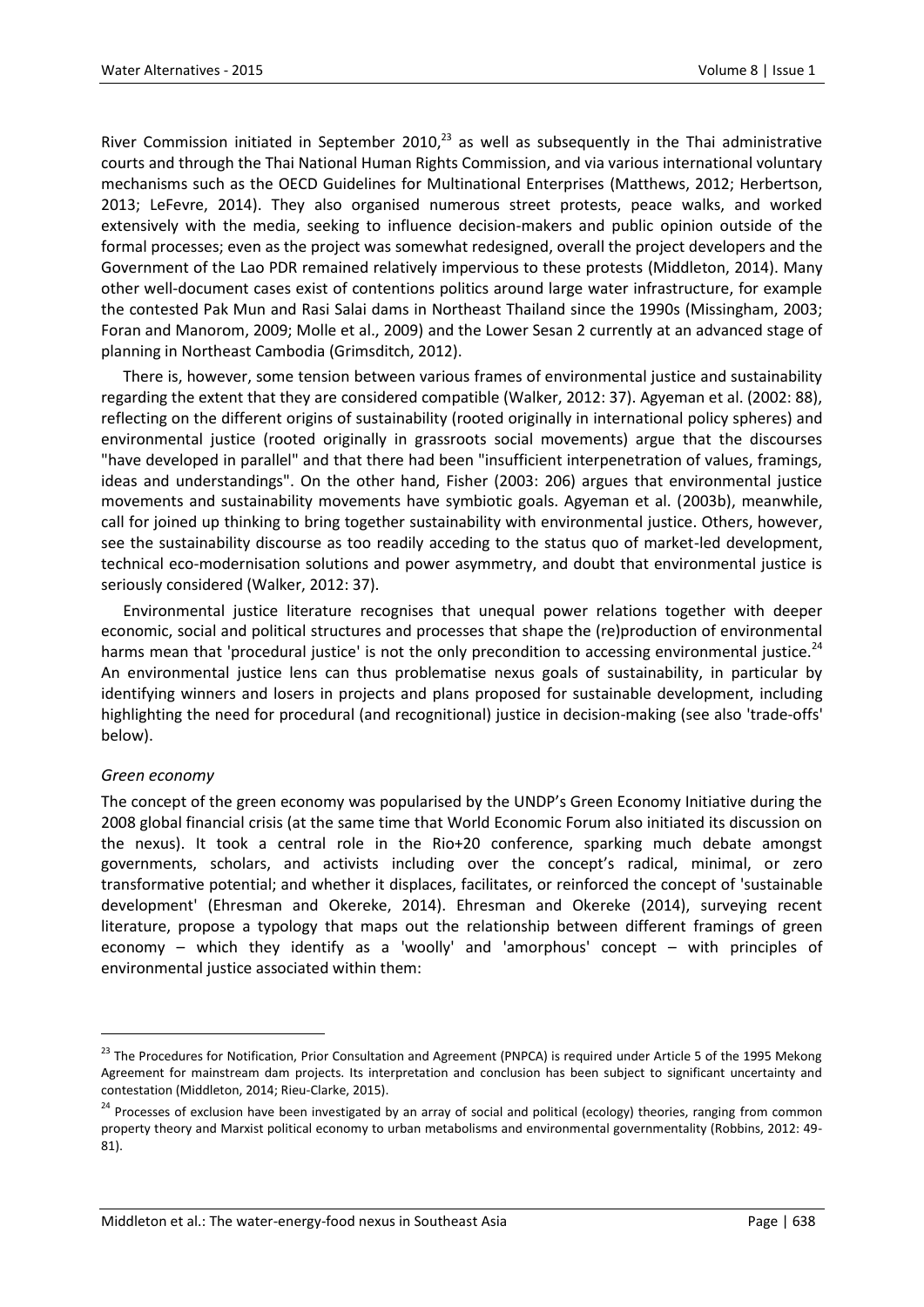- *Thin Green Economy*, which emphasises the central role of a liberalised market in increasing resource efficiency, holds beliefs that technological solutions will address resource scarcity, and that creating economic growth will address environmental impacts by following the environmental Kuznets curve; to *market justice* which emphasises the centrality of creating and protecting property rights, and thus implicitly economic rights.
- *Moderate Green Economy*, which proposes significant reforms but not displacement of the existing economic system, including strategies towards "sustainable production and consumption", market and non-market instruments, and reforming institutions drawing, for example, on earth systems governance scholarship; to various concepts of *liberal egalitarian concepts of justice*, for example Rawlsian egalitarianism, capabilities approach, and human rights justice.
- *Thick Green Economy,* which concludes the current economic system must be radically transformed due to fundamental limits to growth yet runaway levels of material consumption (especially in the Global North), and to be achieved through de-growth models and retraction from neoclassical economic models; to *structural justice* whereby a whole new political economy must be created that places as central social equity and environment protection.

In Southeast Asia, the green economy has been promoted in the region both in relation to the nexus and separate from it. The UNEP and UNESCAP have been amongst the lead regional proponents. UNESCAP, in a position paper published in 2013 on the WEF nexus in Asia and the Pacific region, acknowledging the "dearth of studies on the interconnections between water-food-energy in the Asia Pacific region" recommends the wider region to:

[e]mbrace green economy as a new policy goal and pursue 'low carbon, resource efficient, and socially inclusive' development strategies as espoused in the United Nations Conference on Sustainable Development (UNCSD or Rio+20)… The world needs to find profitable market-oriented solutions to nexus challenges… (UNESCAP, 2013: 49).

The strategy detailed is essentially an ecological modernisation project, orientated around a marketbased approach of resource productivity, efficiency and technology. Little consideration is given to whether markets themselves are resulting in social exclusion or undermining sustainable environmental exploitation. Other reports have been published in a similar vein, for example by UNESCAP et al. (2012), which relate to a thin concept of green economy evoking what Ehresman and Okereke (2014) term principles of market justice.

Other organisations have approached the nexus recommending a moderate Green Economy. For example, the MRC's Mekong2Rio conference in April 2012 explicitly linked a Green Economy to the need for basin management, building upon the Bonn 2011 conference which was framed by the Stockholm Environment Institute's background briefing paper (Hoff, 2011). In their conference report, framings of the green economy include: highlighting the (economic) value of natural infrastructure and their ecosystem services, and then the need to rebuild natural capital; mobilising consumers to shape their sustainable consumption; and aiming for growth in income and employment driven by public and private investments that should be green. MRC states that rebuilding natural capital is "especially important for poor people whose livelihoods and security depend on nature" (Bach et al., 2012: 14). The report moves away from an emphasis on market instruments, and balances them with non-market interventions including the importance of (cross-border) dialogue.

At the national level, it appears that the Myanmar government – now apparently entering a period of democratic transition and economic transformation (Holliday, 2011) – has demonstrated the greatest interest amongst the countries of the region in a green growth-orientated nexus. At the Third Green Growth Forum in November 2013, a major conference opened by President Thein Sein and backed by some high-income country donors and international NGOs such as the World Wide Fund for Nature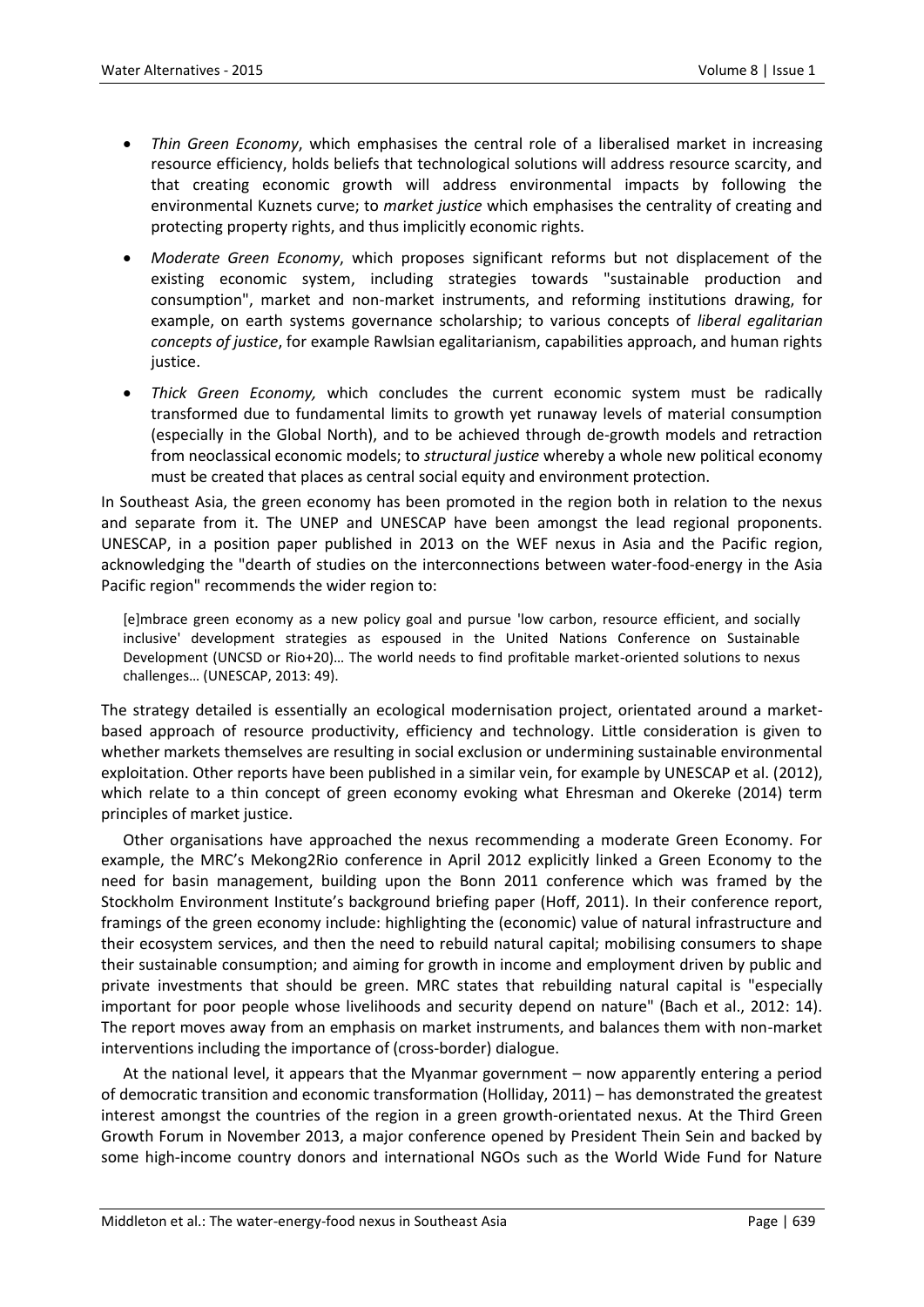(WWF), three days were spent in Yangon and Nay Pi Daw discussing the 'water-energy-food nexus' and relating it to Myanmar's development pathway (see also Kattelus et al., 2014). Contradictorily, however, in Myanmar there are regular reports of ongoing unsustainable and unjust natural resource extraction and exploitation, for example around land (Woods, 2014) and hydropower projects (Hadfield, 2014; Saw Yan Naing, 2014).

Globally, a more radical civil society and social movement have opposed the Green Economy concept; the World Social Forum has called it the 'Green Washington Consensus', stating "this latest phase of capitalist expansion seeks to exploit and profit by putting a price value on the essential lifegiving capacities of nature" (Working Group on Green Economy, 2012). In Southeast Asia, many civil society and social movements rally around the rights of local communities to access and manage their natural resources and defending natural resource commons, including to access rivers, forests and land (Ahmed and Hirsch, 2000; Cuasay and Vaddhanaphuti, 2005; LRAN, 2011; Middleton, Grundy-Warr et al., 2013). They tend towards holding a "thick green economy" position – although would not refer to the position using this phrase – with an emphasis on redressing structural injustices, especially the role of the market and the power asymmetries exercised through it by domestic and international investors and state versus local communities (see Hall et al., 2011).

Thus, building from Ehresman and Chukwumerije's (2014) assessment of the linkage between green economy and environmental justice, it is also possible to relate the nexus to environmental justice via the green economy as a boundary concept, and thus more explicitly consider the role that justice should and could play both in the green economy and the nexus.

#### *Scarcity and addressing trade-offs*

Claims for resource scarcity are often evident in nexus framings, with crisis narratives created by some actors, epitomised by the World Economic Forum's Global Risks 2011 report: "[s]hortages could cause social and political instability, geopolitical conflict and irreparable environmental damage. Any strategy that focuses on one part of the water-food-energy nexus without considering its interconnections risks serious unintended consequences" (WEF, 2011: 7).

Given the emphasis on scarcity, managing trade-offs have been seen as central to the nexus (Mushtaq et al., 2009; ODI et al., 2012; Rasul, 2014). Largely adopting a systems approach, nexus thinking seeks to integrate sectors through making apparent the relationships between food, water and energy systems, and addressing interconnected externalities (Howells et al., 2013). Managing trade-offs is approached from the perspective of maximising benefits through minimising inefficiencies, reducing externalities, informing trade-offs through knowledge production, and identifying synergistic win-win scenarios where they exist. The Stockholm Environment Institute observes:

In some cases, however, especially when resources are very scarce, a nexus analysis may not find a win-win option, but just difficult trade-offs (Weitz et al., 2014). The role of science in such situations is not to say what the 'right' answer is, but to clarify the choices and ensure that all cross-sectoral impacts, externalities and trade-offs are known and understood. Participatory processes can also help ensure that vulnerable stakeholders have the information and access they need to advocate for themselves, and can foster dialogue across sectors and scales (Davis, 2014: 2).

Critical approaches to resource scarcity and the trade-offs entailed emphasise how scarcity can also be understood as a social phenomenon, shaped by market rules and other societal decisions; from this perspective, who experiences scarcity is determined by a politics of resource allocation that excludes particular groups from access (Mehta, 2010; see also Hall et al., 2011; and Scoones et al., 2014).<sup>25</sup> Thus,

<sup>&</sup>lt;sup>25</sup> Scoones et al. (2014) examining global land grabs, propose three framings of scarcity: (Malthusian) absolute scarcity; (Ricardian) relative scarcity; and (Marxist) political scarcity.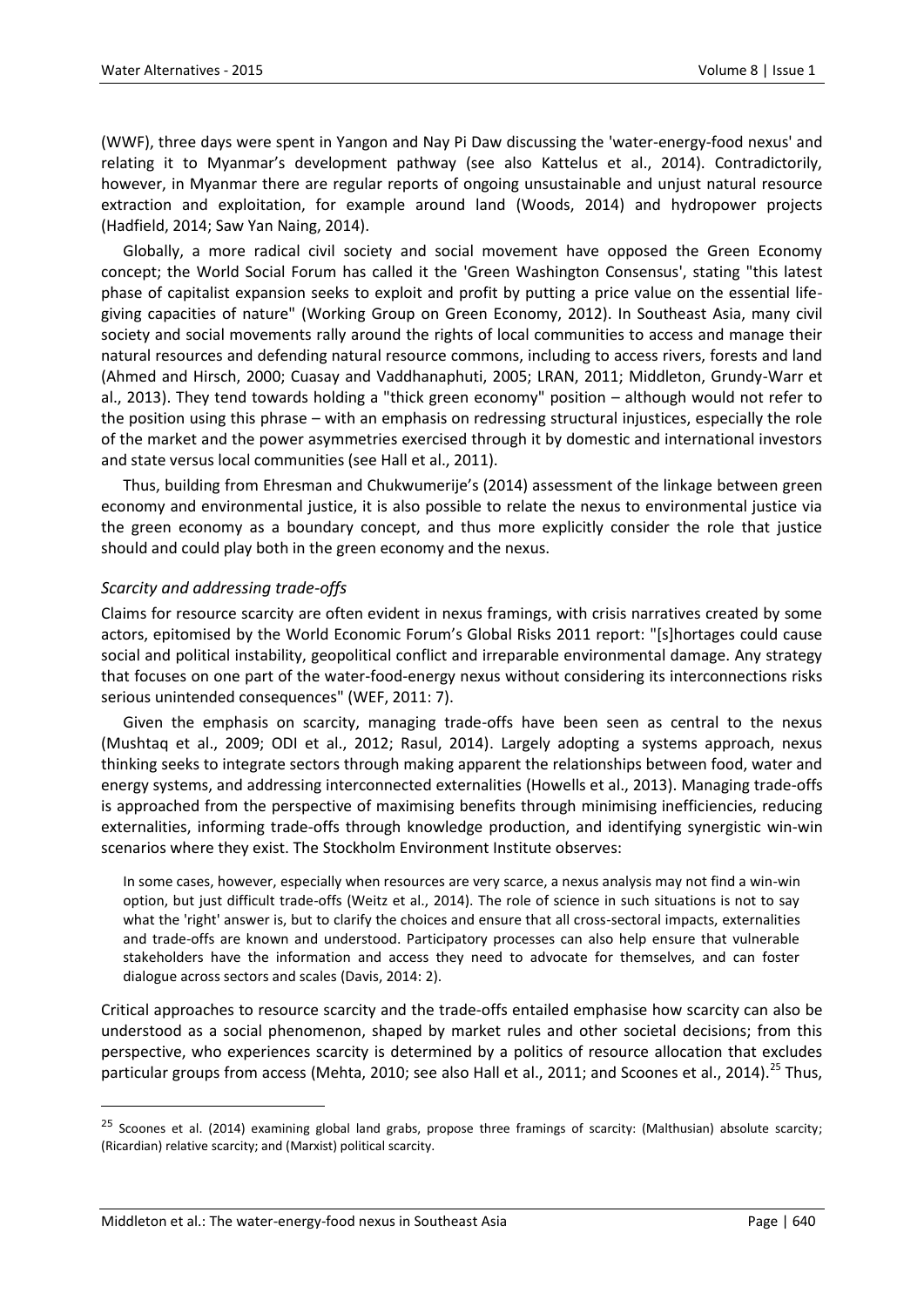it is important to ask food, water, and/or energy security "for whom, by whom and from whom, security of what and for what?" (Brauch, 2011: 62). Yet, across much of the nexus literature, the principles of distribution and governance of trade-off decisions – including who takes decisions and for whom – are inadequately problematised (Lele, Klousia-Marquis et al., 2013). Foran (this issue), for example, critiques systems approaches as under-theorised and under-politicised, in particular with regard to historical and relational considerations. Nexus literature to date, if serious about attaining poverty reduction goals, needs to pay more attention to *whose* food, water and energy that security is secured, including the means by which the needs of the marginalised will be prioritised (Allouche et al., 2014).

Water scarcity in Southeast Asia is a complex proposition, including because of the uneven distribution of water availability temporally between seasons, and between years and spatially, (see MRC, 2010b; Middleton, 2012). Furthermore, flooding and drought are experienced by groups differently (Lebel and Sinh, 2007); for example, variability in annual flood regimes of the Tonle Sap Lake, Cambodia shape risk reception and livelihood strategies of fishers and farmers living in its floodplains differently, including decisions for household members to migrate in search of work (Middleton et al., 2013). Meanwhile, water availability and allocation are continually changing due to construction of water storage infrastructure (hydropower dams and irrigation systems, for example), evolving institutional arrangements, and changes in hydrological regime, including due to climate change; these redistributions of access to water, of course, raise questions of the incorporation of justice in the decisions surrounding them (Neal et al., 2014). The politics of these changing water allocations have been extensively documented, although not necessarily within a nexus framing (Molle et al., 2009; Lazarus et al., 2011).

Across the recent nexus literature on Southeast Asia, scarcity is a common framing. For example, at the ADB's GMS 2020 conference on the nexus, experts presented mainly technical assessments on how water resources are under growing pressure from agriculture, industry, energy production and water extraction (Thapan, 2012); and how food security, which is already insecure for millions across the region, is further at risk for a range of reasons including growing water scarcity (Rosegrant et al., 2012). Broadhead et al. (2012: 205), however, assess that for water availability in the GMS overall:

although dry areas do exist, Thailand and Chinese parts of the subregion do not experience significant water scarcity with less than 25% of water from rivers being withdrawn for human purposes (IWMI, 2007). Outside the PRC and Thailand, the GMS experiences 'economic water scarcity' in which "human, physical and financial capital limit access to water and although less than 25% of water from rivers is withdrawn for human purposes, malnutrition exists". On the whole, however, per capita water availability in the GMS is greater than 5000 cubic meters (m $^3$ ) water per year – among the worlds [sic] highest.

Whether water scarcity already exists, as it does in some places, or is claimed to be looming, approaches to tackle these challenges generally orientate, as discussed earlier, around technical and managerial approaches including the need for more data and research, investment in infrastructure, and policy reform.

Viewed through an environmental justice lens, trade-off decisions are evaluated by drawing on concepts of distributional, procedural and recognitional justice; making explicit narratives and associated power asymmetries and their manifestations, for example the politics of knowledge and scale; and incorporating other concepts such as vulnerability, needs and responsibilities (Walker, 2012: 46). Thus, recognising that trade-off decisions entail contested claims for entitlements, critical analysis of the claims and narratives of competing actors – for example, what evidence is invoked or which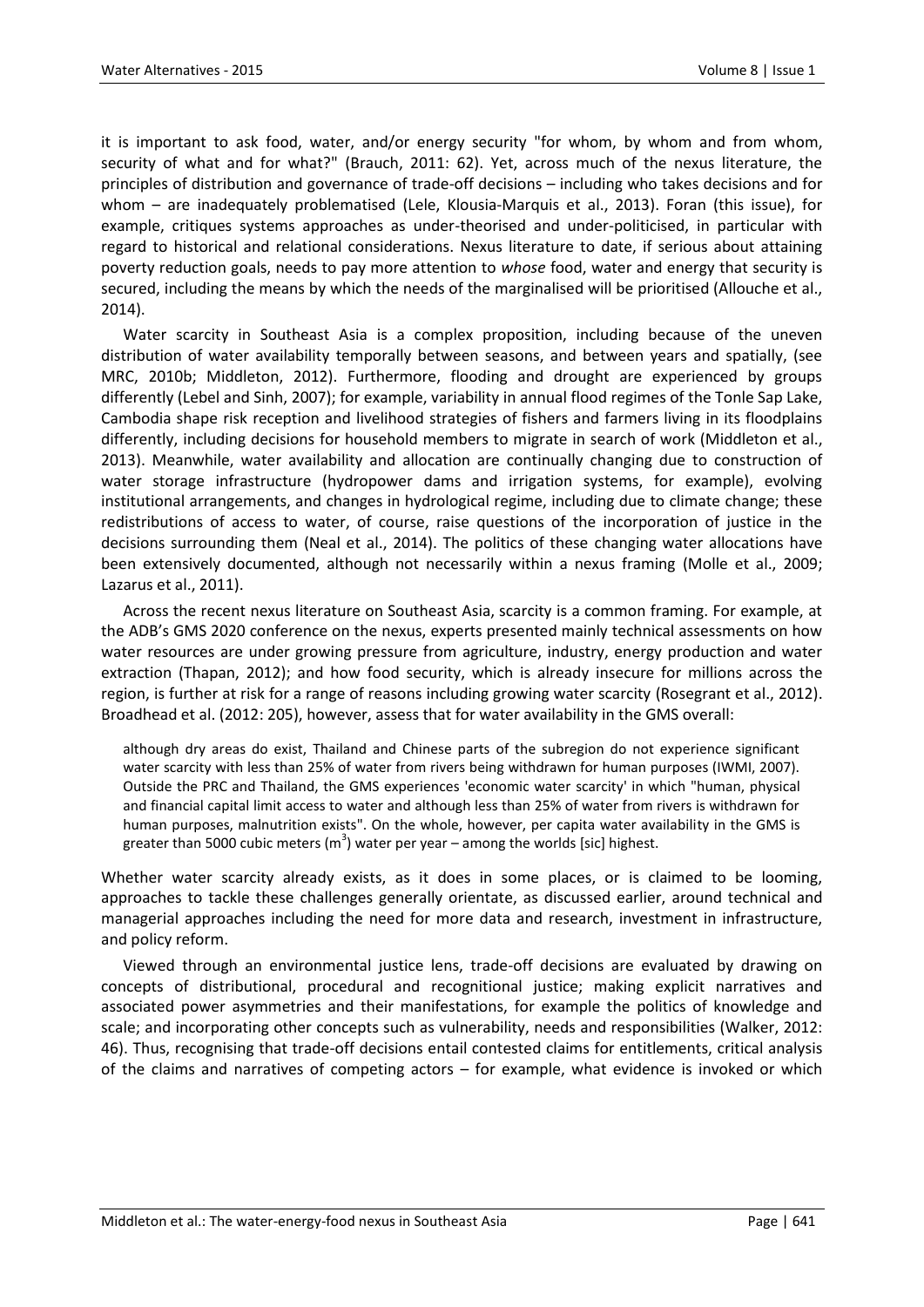1

concept of justice should apply<sup>26</sup> – can help render visible how social environmental (in)justice is produced (Walker, 2012: 40).<sup>27</sup> Whose knowledge, evidence or arguments are recognised as legitimate is particularity important to claim-making, $^{28}$  as has been well documented in environmental politics in general (Forsysth, 2003) and for water governance in Southeast Asia (Contreras, 2007).

The Northeast of Thailand within the Mekong Basin is an (unfortunate) example demonstrating the production of environmental injustice. Here, there are contested framings, visions and ideologies for allocation and use of water between irrigated food production, electricity generation, and water for wetlands and other local small-scale uses upon which many poorer households depend (Molle, Floch et al., 2009). Also known as the Korat Plateau or Isaan, the region receives the least annual rainfall across the Mekong Basin of less than 1000 mm per year (MRCb, 2010). Government agencies have framed the area as "a poor and parched inhospitable place, begging for more irrigation" (Dore et al., 2012: 26), and have pursued developmentalist visions of large irrigation and hydropower schemes. These projects have been justified by government agencies as seeking to address food insecurity, alleviate poverty, and during the 1970s to counter communist insurgency in the region.<sup>29</sup> Pursued first by the Royal Irrigation Department (RID) since the 1960s with the backing of the US Bureau of Reclamation and, since the 1970s, also by the then newly created Department for Energy Development and Promotion (DEDP), successive waves of plans for large- and medium-scale dam and diversion schemes have sought to irrigate Thailand's Northeast region, including the Green Issan Project in the early 1980s, the Khong-Chi-Mun Project in the late 1980s and 1990s, the Water Grid Project in the early 2000s, and most recently a Thai-Lao PDR Water Transfer project (Molle et al., 2009; Blake, 2013).

The large-scale development plans and individual projects have been frequently contested by affected villagers, social activists, NGOs and academics on the grounds of their environmental and social costs, and who have held different visions of development (Missingham, 2003; Blake et al., 2009). In some cases, sustained community protests have resulted in government compromise, for example in the case of the Rasi Salai and Hua Na irrigation dams<sup>30</sup> where since 2013 the RID has committed to spend US\$133,300 per year until 2023 on wetland recovery; discussion has now switched to how collaboration can occur as communication remains poor, and how to channel these resources which at present appear to reflect government priorities. In other cases, such as the Pak Mun hydropower dam, disputes remain entrenched and ongoing (Foran and Manorom, 2009). Power asymmetries and politics

<sup>&</sup>lt;sup>26</sup> Justice involves positioning of what is 'fair' and thus can be highly contested and political; the notion of justice can be defined according to multiple principles, including equality of rights, utilitarian equity, and justice as fairness, as well as accommodating indigenous and customary justice arrangements. A detailed treatment of justice is beyond the scope of this paper (see Walker, 2012: 42-53, and Schlosberg, 2007).

<sup>&</sup>lt;sup>27</sup> Walker (2012: 40) differentiates between evidence of how things are, which tends towards description, process of why things are how they are, which aims to be explanatory, and justice or how things ought to be, which is normative in prescription.

<sup>&</sup>lt;sup>28</sup> The perceived validity of evidence relates to recognitional justice and thus with deeper processes of cultural, identity-based and institutional bias.

<sup>&</sup>lt;sup>29</sup> It is interesting to note that early interventions by the RID promoted from the 1930s to the 1950s emphasised small-scale tank irrigation and river diversion projects.

<sup>&</sup>lt;sup>30</sup> Completed in 1994, the Rasi Salai project failed to achieve its anticipated benefits and irrigates less than 1600 hectares (ha) of land, compared to an original plan for 5000 ha. Meanwhile, nearby communities directly affected experienced loss of farmland, reduced river resources, and the loss of a wetland area (locally called 'Pa Boong Pa Taam' areas) that was important for rice and fishery production, herbs, firewood, grazing areas, non-timber forest products and vegetable production. The dam was originally estimated to cost 140 million Baht, but actual costs were far over budget costing 871 million Baht (nearly six times the planned amount). Over the course of the project, villagers were repeatedly excluded from the decision-making process and access to information was denied, especially in the final stages of construction (see Sretthachau et al., 2000; Dulin et al., 2008).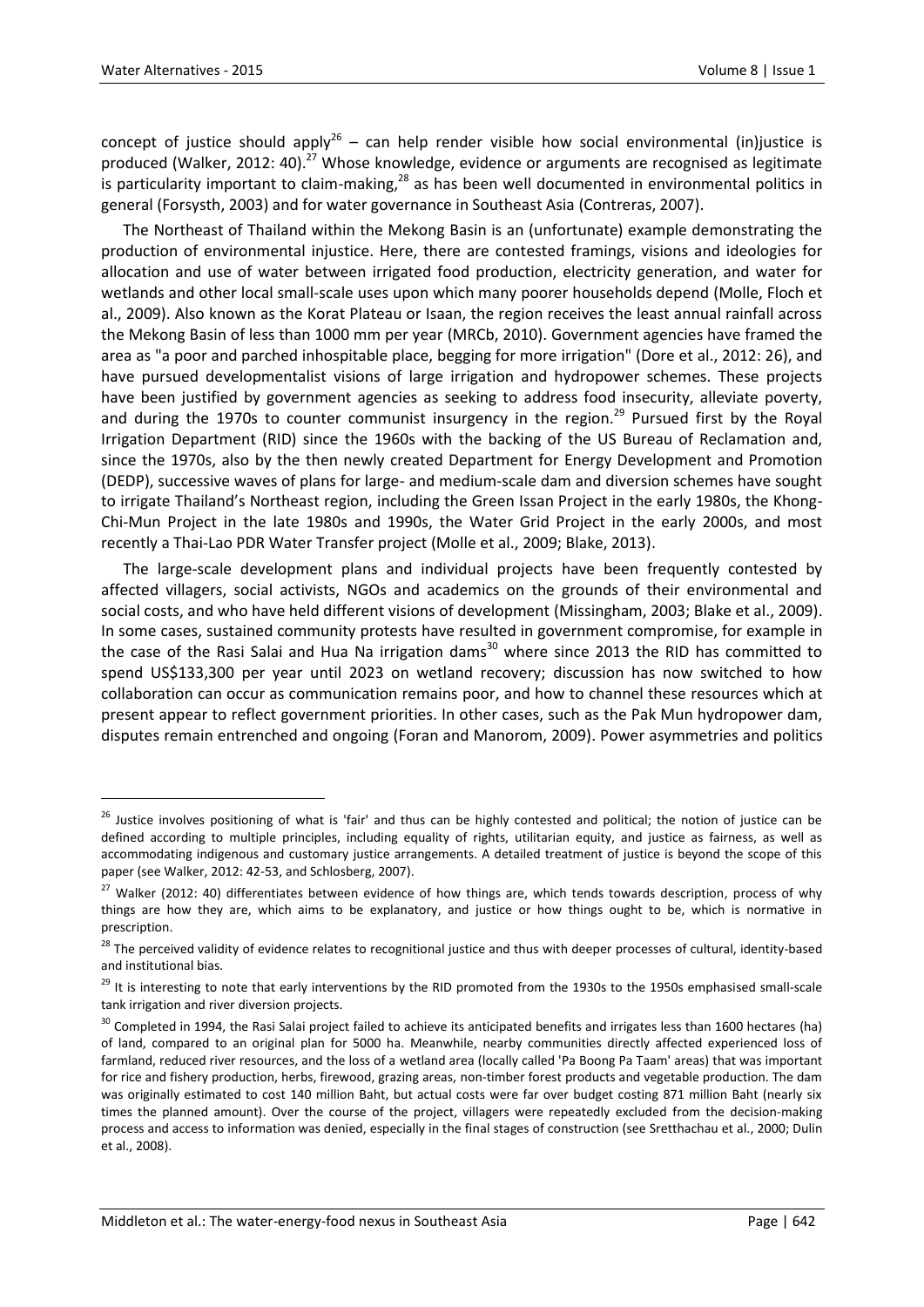of scale (see next section) have shaped whose voice is heard within project decision-making and who benefited or paid the costs associated with these decisions (Sneddon, 2003).

Northeast Thailand has entered into Southeast Asia's recent nexus discourse. Blake (2013) labelled the Thai government's approach 'irrigationalism' at a nexus conference held in Chiang Rai in March 2013 organised by the Shared Waters Partnership and IWMI. He argued that a lack of post-facto evaluation hides the extent of irrigation development failures in Northeast Thailand, and that rice production in Thailand is "basically an unprofitable crop without subsidies, unless grown purely for subsistence purposes". Meanwhile, the Stockholm Environment Institute, in their Northeast Thailand Futures nexus project (introduced above) found that in the Huai Sai Bat sub-basin increased access to irrigation in recent years had resulted in heightening water competition between dry-season rice with other crops (sugar cane, cassava, and rubber) (Krittasudthacheewa, Polpanich et al., 2012). As research entailed participatory scenario processes, livelihood surveys and modelling of water use and livelihood changes, it sought to sensitise members of the sub-basin river committee to nexus trade-offs and thereby embed a nexus approach in decision-making (to the extent that the committee has influence).

#### *Governance at and across the local, national and transnational scale*

Through the lens of environmental justice, scale, place and distance are important considerations in understanding the production of environmental injustices. The emergence of transnational environmental justice movements and analysis grew from a concern over the relocation of polluting industries to the South, alongside the growing consumption patterns in high-income countries facilitated by international trade (Schroeder et al., 2008). More recently, processes of international 'land grabbing' and other natural resource appropriations have garnered public attention (Borras and Franco, 2012b). The growing distance between the point of consumption and the point of production creates spatial disconnects that can render environmental injustices in areas of production invisible to consumers (Agyeman, 2014).

Political and economic geographers have highlighted how place-based environmental injustices are produced through the interaction between the specifics of the place and interaction with higher-scale actors, drivers and structures (e.g. Harvey, 1996; Leichenko and Solecki, 2008; Sikor and Newell, 2014). These include, for example international markets, the investments, commodities and knowledge that flow through them, and the local and national institutions that mediate them. Furthermore, a growing ecological footprint of the relatively wealthy in the North (and the South $31$ ) significantly raises the likelihood of environmental injustice, including across nexused natural resources. Given the thin to moderate green economy approach that frames many international organisations' approach to the nexus (discussed above), these insights from environmental justice are pertinent.

In laying the foundation for the nexus, Hoff (2011: 38) considers its governance, institutions and policies as best addressed through multi-scaled, nested governance (see also Davis, 2014):

There are large opportunities to be realised if the nexus is addressed coherently across all scales, through multi-level governance with differentiated (but clearly defined) responsibilities of institutions. At the local scale, trends for more participation and decentralisation co-develop with new guidelines and codes of conduct.

Scott et al. (2011) identify how institutions and decision-making on energy and water resources are coupled at multiple scales (local, national, transnational). They consider how existing multi-tiered institutional arrangements (laws, policies, and organisations that operate across jurisdictional levels) for water and energy either match or do not resource coupling across scales. In other words, national

<sup>&</sup>lt;sup>31</sup> Increasingly, the North is in the South, and the South in the North; namely that there are enclaves of high consumption in the South, whilst there are also areas of poverty and low consumption in the North.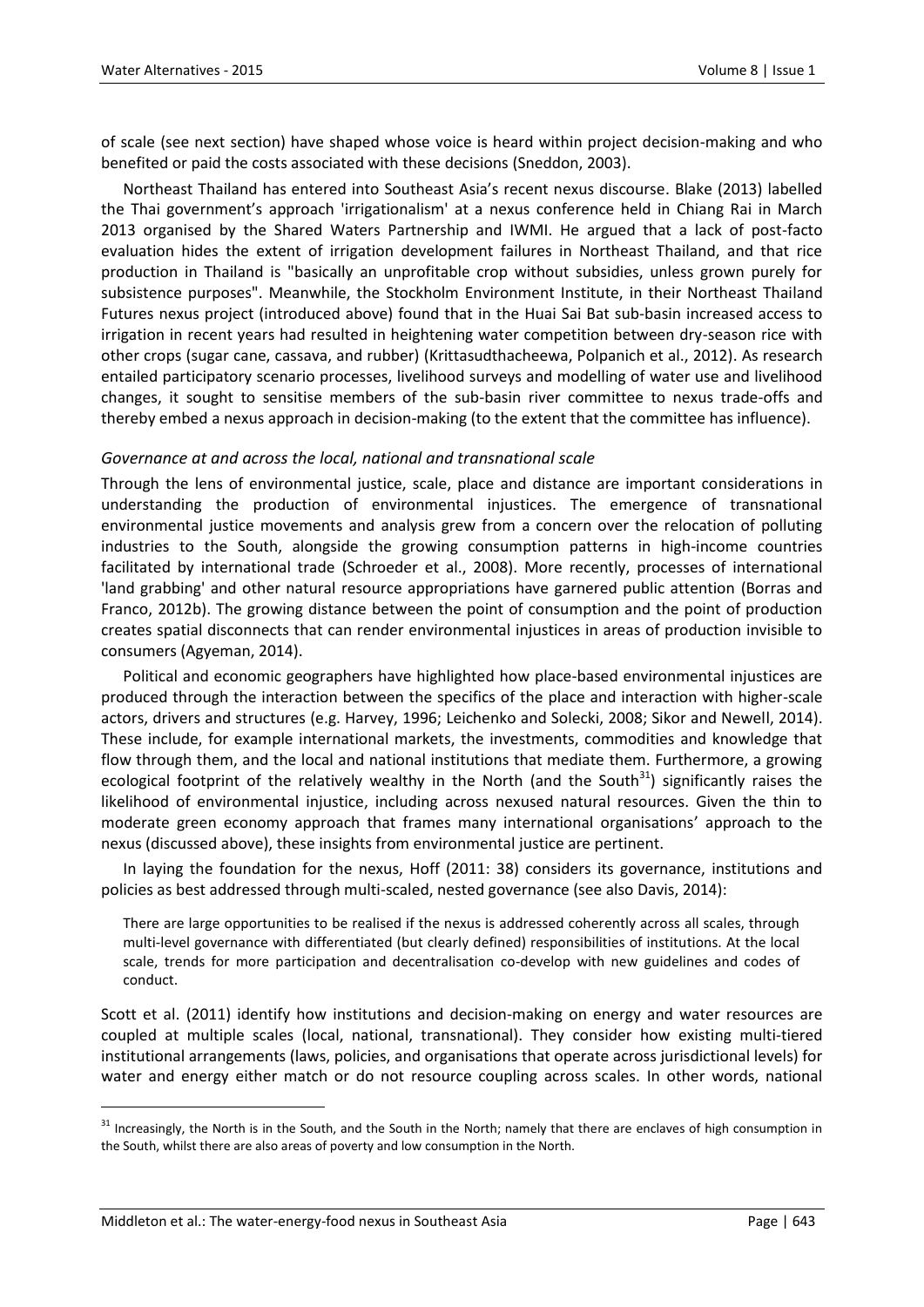demands for energy can have local impacts on water use, and national or regional-level water and energy policies and regulatory mechanisms can either reinforce or undermine local governance arrangements.

Many governance challenges related to cooperation between water, food and energy institutions have already been experienced as major challenges by IWRM-approaches, yet there is little new thinking in nexus thinking about how to move beyond them aside from calling for a more equal footing between the water, food and energy sectors. Lele et al. (2013: 61), however, highlight the lack of studies on nexus governance and more broadly argue that there remains insufficient clarity on the meaning of good governance in water, food and energy systems, as well as a need for a better understanding of "the roles of and linkages between policies and institutions at various political and administrative levels".

An important dimension of nested government that arguably needs greater attention in understanding the politicised character of nexus governance is the politics of scale (Norman et al., 2012). This refers to how projects or issues are framed by multiple scales to (de)legitimise actors' claims to environmental benefits and harms, and how in decision-making processes, many local-scale impacts are rendered invisible (i.e. non-recognised) by project proponents (Dore and Lebel, 2010).

For example, the Xayaburi Dam (discussed above) entails a range of nexused trade-offs (see ICEM, 2010; Costanza et al., 2011) that have been framed at multiple scales.<sup>32</sup> The project, located in Northern Lao PDR, is under construction by a largely Thai consortium, funded wholly by Thai banks, and exports 95% of its 1,260 MW to Thailand. To its proponents, including the Lao PDR government, the project developer, and some of Thailand's relevant ministries including the electricity utility, it is a national and transboundary project; they argue that the project would contribute towards Thailand's energy security and suggest that the cross-border FDI and project revenues would bring 'development' to Lao PDR. They have sought to reframe the Mekong River from a common pool resource central to the livelihoods of riverside fishing and farming communities to the river as a common good for regional economic cooperation and growth. To project opponents, including local NGOs throughout the region, international NGOs, and some communities, it is a local project, but with transboundary implications also experienced at the local level; they emphasise that the dam is resettling approximately 2,100 people in Lao PDR and that more than 200,000 people located near the dam will experience some negative impacts to their livelihoods and food security due to the projects operation, both within Lao PDR and in neighbouring countries. They highlight how the project's Environmental Impact Assessment report is of poor quality and does not consider transborder impacts (International Rivers, 2011). This cross-border power trade project with impacts on the transboundary Mekong River has raised challenging questions in terms of sovereignty and access to justice, namely the relative roles and responsibility of the Lao PDR government (the project host), the Thai government (without which the project could not proceed), and the Vietnam and Cambodian governments that are also members of the MRC (see Middleton, 2012; Rieu-Clark, 2015).

#### **Towards energy, food and water nexus justice in Southeast Asia**

This paper has mapped how the nexus has spread throughout mainland Southeast Asia from globallevel policy conceptualisation to within regional policy circles that have included international and regional organisations, academic networks, and civil society, national politicians and government officials, and high-income country donors. The nexus is yet to be extensively grounded, however, into national policies and practices, and broad-based local demand for nexus-framed policies is currently limited. The paper has also highlighted that more attention is required to the politicised nexused relationships between food, water and energy governance systems (c.f. Foran, this issue).

 $\overline{a}$ 

<sup>&</sup>lt;sup>32</sup> See Sneddon (2003) for a politics of scale analysis of large water infrastructure development in Northeast Thailand.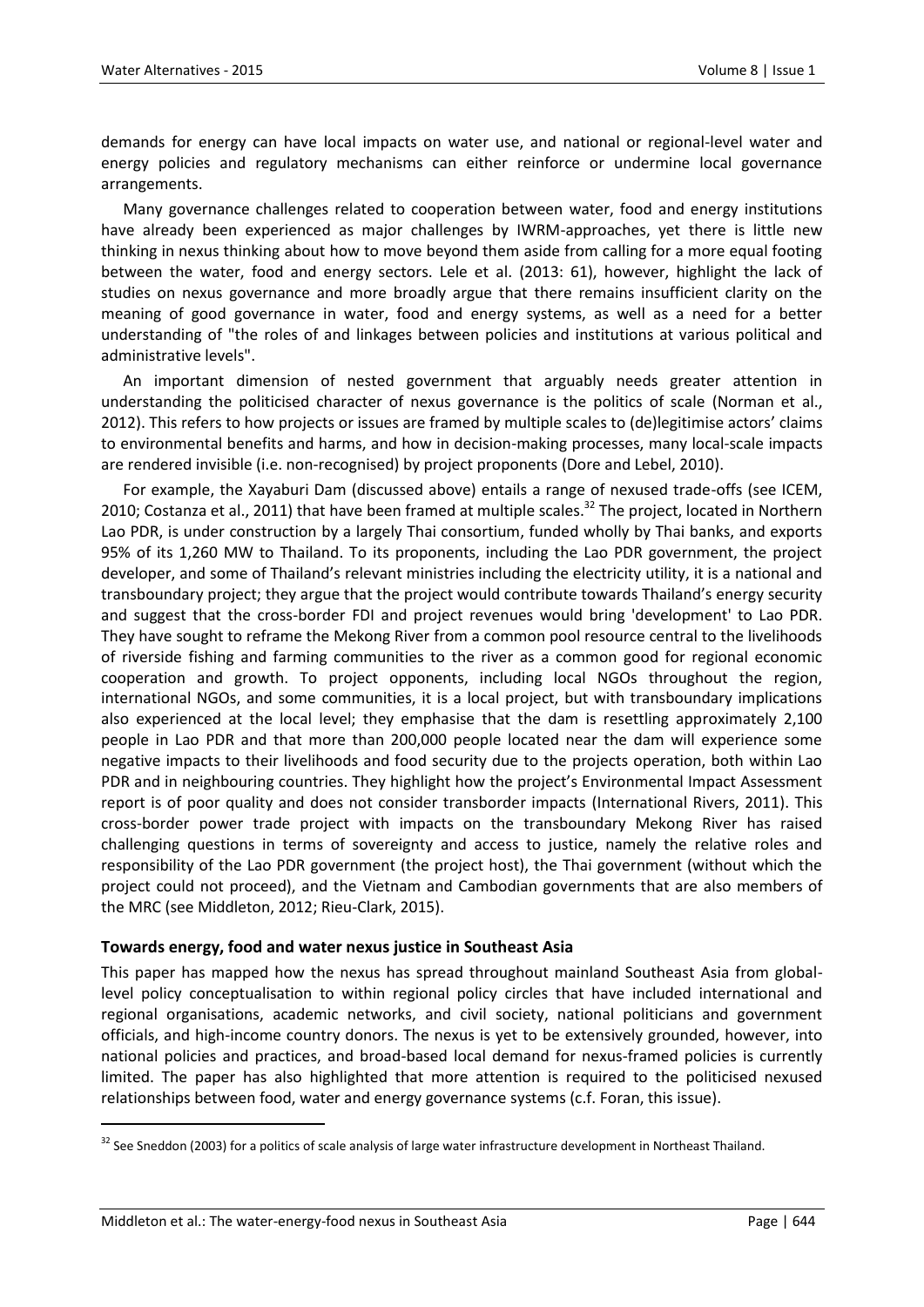Pieterse (2010) has argued that for ideas to be significant, social forces must carry them into action. Meantime, Molle (2008: 143) suggests that a 'snowballing effect' results in a growing number of actors promoting and implementing a particular nirvana policy concept, such that it is "gradually established as a consensual and controlling idea". If the nexus is to become embedded in the region, there must be demand for it both from above and below. This paper would argue that to increase demand from below, a technocratic ecological modernisation approach will be insufficient, and the concept must engage more clearly with promoting fair decision-making and thus to the expectations of many of the community resource users themselves. $33$  It is proposed, therefore, that introducing the concept of environmental justice into the nexus, especially where narratives, trade-offs and outcomes are contested, could make better use of how the nexus is framed, understood and acted upon.

To this end, the article has also demonstrated that there are a number of boundary concepts common to both the nexus and environmental justice, including sustainable development; the green economy; scarcity and addressing trade-offs; and governance at, and across, the local, national and transnational scale. Environmental justice is at its strongest in evaluating fairness in decision-making, and explaining why (in)justices may have occurred. It is institutionally rooted, with an emphasis on understanding processes of decision-making and with strong linkages to policies, law, and systems of justice – a weakness of the current nexus approaches. Environmental justice approaches are arguably weaker than Nexus approaches in explaining inter-sectoral linkages between food, water and energy systems, including consequences of cross-sectoral decisions that could have justice implications. We thus argue that in light of food, water, and energy trade-offs within Southeast Asia, bridging the gap between the nexus and environmental justice – via boundary work (Cash et al., 2003) – can redress in part a weakness of each.

This article concludes that justice matters in nexus governance. Yet, even defining justice in water governance from a multi-disciplinary perspective is at an early stage due to its complexity (Neal et al., 2014; Zeitoun et al., 2014), leaving conceptualisation of justice in nexus governance at an even earlier stage. This article has proposed that drawing on environmental justice scholarship and practice offers a promising starting point to redress this deficit.

#### **ACKNOWLEDGEMENTS**

The authors would like to thank the project 'Dams, securitization, risks and the global water-energy nexus under climate change scenarios (KN/11015)', of the Social, Technological and Environmental Pathways to Sustainability (STEPS) Centre, Institute of Development Studies, University of Sussex for its support in preparing this paper.

#### **REFERENCES**

 $\ddot{\phantom{a}}$ 

- Acharya, A. 2009. *Constructing a security community in Southeast Asia.* London, UK and New York, USA: Routledge.
- ADB (Asian Development Bank). 2010. Analysis of EIA/EMP in the Greater Mekong Subregion (GMS) countries and identification of gaps, needs, and areas for capacity development*.* Manila, Philippines: ADB.

ADB. 2012a. Asian development outlook 2012: Confronting rising inequality in Asia*.* Manila, Philippines: ADB.

- ADB. 2012b. International conference on GMS 2020: Balancing economic growth and environmental sustainability, focusing on food-water-energy nexus*.* Bangkok, Thailand: ADB.
- ADB. 2012c. The Greater Mekong Subregion at 20: Progress and prospects*.* Manila, Philippines: ADB.

 $33$  This is not to say that nexus-promoting organisations – or some individuals within them – are not working towards justice through their work on the nexus; yet such language has not been explicit in nexus literature to date.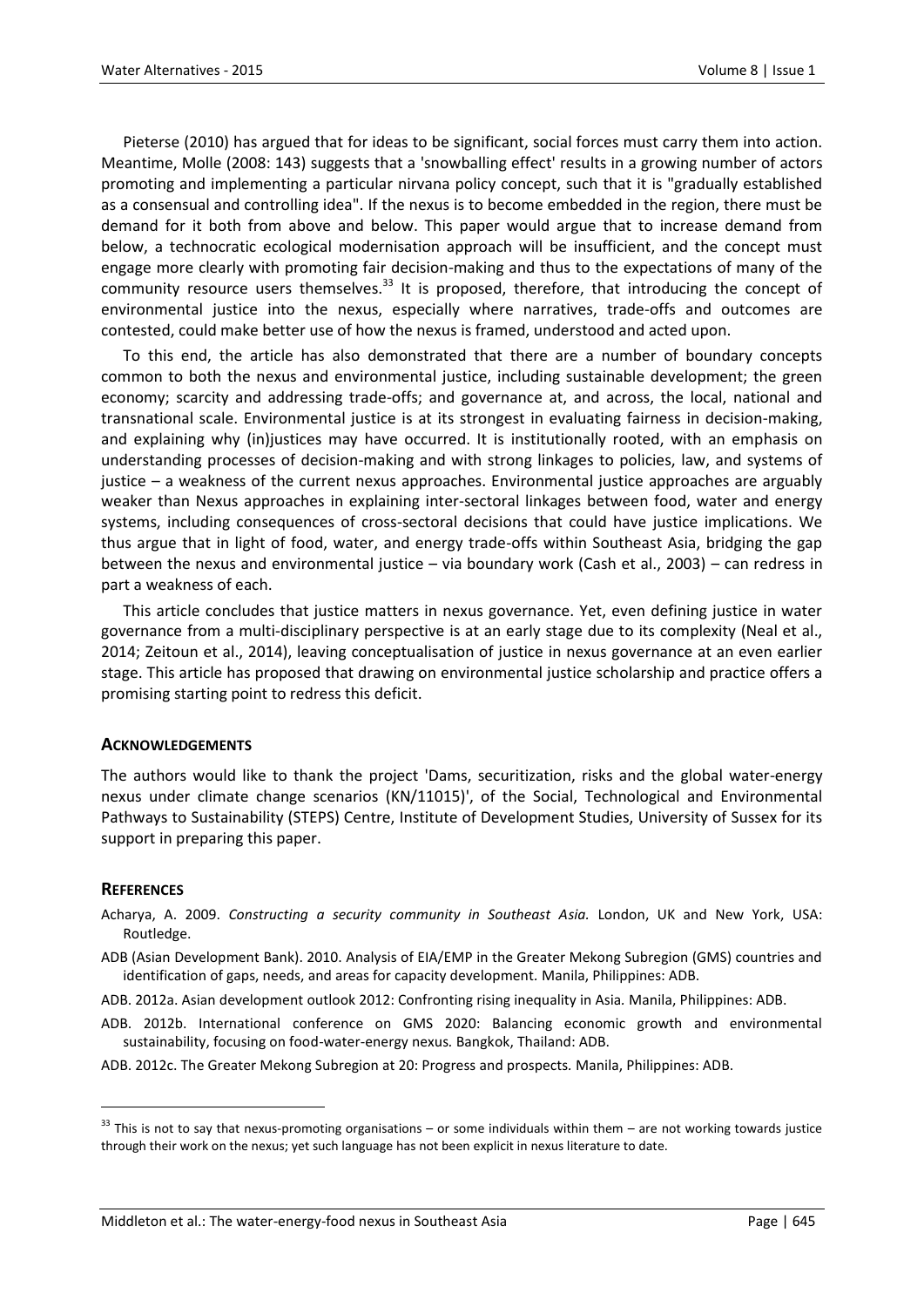- ADB. 2013a. Thinking about water differently: Managing the water-food-energy nexus*.* Manila, Philippines: ADB.
- ADB. 2013b. Asian water development outlook 2013: Measuring water security in Asia and the Pacific*.* Manila, Philippines: ADB.
- Agarwal, B. 2014. Food sovereignty, food security and democratic choice: Critical contradictions, difficult conciliations. *The Journal of Peasant Studies* 41(6): 1247-1268.
- Agyeman, J. 2014. Global environmental justice or Le droit au monde? *Geoforum* 54: 236-238.
- Agyeman, J.; Bullard, R.D. and Evans, B. 2002. Exploring the nexus: Bringing together sustainability, environmental justice and equity. *Space and Polity* 6(1): 77-90.
- Agyeman, J.; Bullard, R.D. and Evans, B. 2003a. *Just sustainabilites: Development in an unequal world.* London, UK: Earthscan.
- Agyeman, J.; Bullard, R.D. and Evans, B. 2003. Introduction: Joined-up thinking bringing together sustainability, environmental justice, and equity. In Agyeman, J.; Bullard, R.D. and Evans, B. (Eds), *Just sustainabilites: Development in an unequal world,* pp. 1-18. London, UK: Earthscan.
- Ahmed, M. and Hirsch, P. 2000. *Common property in the Mekong: Issues of sustainability and subsistence.* Penang, Malaysia; Sydney, Australia; Stockholm, Sweden: ICLARM-The World Fish Center; Australian Mekong Resource Centre; Sida.
- Allouche, J.; Middleton, C. and Gywali, D. 2014. *Nexus nirvana or nexus nullity?: The need for a more dynamic approach to security and sustainability in the water-energy-food nexus.* STEPS Working Paper. Sussex, UK: Social, Technological and Environmental Pathways to Sustainability (STEPS) Center.
- Bach, H.; Bird, J.; Clausen, T.; Jensen, K.; Lange, R.; Taylor, R.; Viriyasakultorn, V. and Wolf, A. 2012. *Transboundary river basin management: Addressing water, energy and food security.* Vientiane, Lao PDR: Mekong River Commission (MRC).
- Bach, H.; Glennie, P.; Taylor, R.; Clausen, T.J.; Holzwarth, F.; Jensen, K.M.; Meija, A. and Schmeier, S. 2014. *Cooperation for water, energy and food security in transboundary basins under changing climate.* Vientiane, Lao PDR: Mekong River Commission.
- Beder, S. 2006. *Environmental principles and policies: An interdisciplinary introduction.* London, UK: Earthscan.
- Bizikova, L.; Roy, D.; Swanson, D.; Venema, H.D. and McCandless, M. 2013. *The water-energy-food security nexus: Towards a practical planning and decision-support framework for landscape investment and risk management.*  Manitoba, Canada: The International Institute for Sustainable Development (IISD).
- Blake, D.J.H. 2013. Irrigation drivers, dilemmas and logics in Northeast Thailand in the early 21st century*.* Paper presented at the SIWI/IWMI Shared Waters Partnership Workshop on Food Security in the Mekong – The Water, Food, Energy Nexus Revisited. Chiang Rai, Thailand, 11-13 March, 2013
- Blake, D.J.H.; Friend, R.M. and Promphakping, B. 2009. Landscape transformations and new approaches to wetlands management in the Nam Songkhram River Basin in Northeast Thailand. In Molle, F.; Foran, T. and Käkönen, M. (Eds), *Contested waterscapes in the Mekong Region: Hydropower, livelihoods and governance*, pp. 173-202. London, UK; Sterling, VA, USA: Earthscan.
- Borras, S.M.Jr. and Franco, J. 2012a. *A 'land sovereignty' alternative? Towards a peoples*' *counter-enclosure.* TNI Agrarian Justice Programme Discussion Paper. Amsterdam, the Netherlands: Trans National Institute (TNI).
- Borras, S.M.Jr. and Franco, J. 2012b. Global land grabbing and trajectories of agrarian change: A preliminary analysis. *Journal of Agrarian Change* 12(1): 34-59.
- Borras, S.M.Jr.; Hall, R.; Scoones, I.; White, B. and Wolford, W. 2011. Towards a better understanding of global land grabbing: An editorial introduction. *Journal of Peasant Studies* 38(2): 209-216.
- Brauch, H.G. 2011. Concepts of security threats, challenges, vulnerabilites and risks. In Brauch, H.G.; Oswald Spring, Ú. and Mesjasz, C. et al. (Eds), *Coping with global environmental change, disasters and security* – *Hexagon Series on Human and Environmental Security and Peace*, pp. 61-106. Berlin and Heidelberg, Germany and New York, USA: Springer-Verlag.
- Broadhead, J.S.; Damen, B.; Durst P.B., and Brown. C.L. 2012. The Future of GMS Forestry in the Context of the Food-Water-Energy Nexus. In Moinuddin, H. and Maclean, J. (Eds), *International conference on GMS 2020. Balancing economic growth and environmental sustainability, focusing on food-water-energy nexus*, pp. 198- 208. 20-21 February 2012. Bangkok, Thailand: Asian Development Bank (ADB).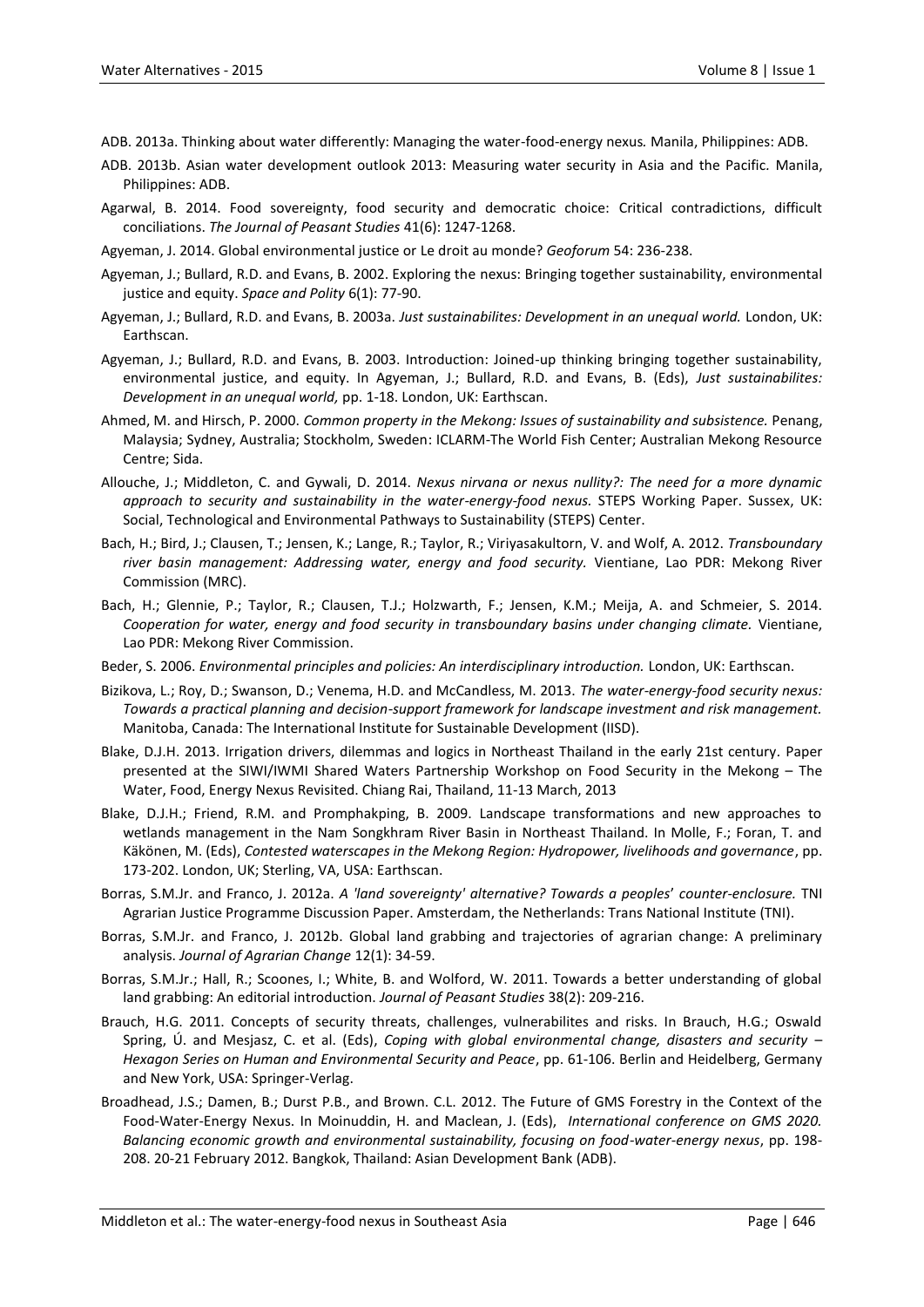- Brundtland, G.H. 1987. *Our common future: Report of the World Commission on Environment and Development*. Oxford, UK: Oxford University Press.
- Carter, N. 2007. *The politics of the environment: Ideas, activism, policy.* Cambridge, UK: Cambridge University Press.
- Cash, D.W.; Clark, W.C.; Alcock, F.; Dickson, N.M.; Eckley, N.; Guston, D.H.; Jäger, J. and Mitchell, R.B. 2003. Knowledge systems for sustainable development. *Proceedings of the National Academy of Sciences* 100(14): 8086-8091.
- Clapp, J. and Dauvergne, P. 2011. *Paths to a green world: The political economy of the global environment.* Cambridge, USA and London, UK: MIT Press.
- Contreras, A.P. 2007. Synthesis: Discourse, power and knowledge. In Lebel, L.; Dore, J.; Daniel, R. and Koma, Y.S. (Eds), *Democratizing water governance in the Mekong Region,* pp. 227-236. Chiang Mai, Thailand: Mekong Press.
- Cooper, R. 2012. The potential of MRC to pursue IWRM in the Mekong: Trade-offs and public participation. In Öjendal, J.; Hansson, S. and Hellberg, S. (Eds), *Politics and development in a transboundary watershed: The case of the Lower Mekong Basin,* pp. 61-82. Dordrecht, the Netherlands; Heidelberg, Germany; London, UK; and New York, USA: Springer.
- Costanza, R.; Kubiszewski, I.; Paquet, R.; King, J.; Halimi, S.; Sanguanngoi, H.; Luong Bach, N.; Frankel, R.; Ganaseni, J.; Intralawan, A. and Morell, D. 2011. *Planning approaches for water resources development in the lower Mekong basin.* Portland, USA and Chiang Rai, Thailand: Portland State University and Mae Fah Luang University.
- CPWF-Mekong (Challenge Program on Water and Food Mekong). 2013. *Mekong forum on water, food and energy.* November 19-21, 2013. Ha Noi, Vietnam. Vientiane, Lao PDR: CGIAR Challenge Program on Water and Food, Mekong Program on Water, Environment and Resilience (M-POWER), International Women's Rights Project (IWRP), CGIAR Research Program on Water, Land and Ecosystems, Austrialian Aid, and International Fund for Agricultural Development (IFAD).
- Cronin, R. and Hamlin, T. 2012. *Mekong turning point: Shared river for a shared future.* Washington, DC, USA: Stimson Center.
- Cuasay, P. and Vaddhanaphuti, C. 2005. *Commonplaces and comparisons: Remarking eco-political spaces in Southeast Asia.* Chiang Mai, Thailand: Chiang Mai University.
- Dao, N. 2010. Dam development in Vietnam: The evolution of dam-induced resettlement policy. *Water Alternatives* 3(2): 324-340.
- Davis, M. 2014. *Managing environmental systems: The water-energy-food nexus*. Research Synthesis Brief. Stockholm, Sweden: Stockholm Environment Institute (SEI).
- Dobbin, F.; Simmons, B. and Garrett, G. 2007. The global diffusion of public policies: Social construction, coercion, competition, or learning? *Annual Review of Sociology* 33(1): 449-472.
- Dore, J. 2014. An agenda for deliberative water governance arenas in the Mekong. *Water Policy* 16(S2): 194-214.
- Dore, J. and Lebel, L. 2010. Deliberation and scale in Mekong Region water governance. *Environmental Management* 46(1): 60-80.
- Dore, J.; Lebel, L. and Molle, F. 2012. A framework for analysing transboundary water governance complexes, illustrated in the Mekong Region. *Journal of Hydrology* 466-467: 23-36.
- Dulin, A.; Franko, C.; Heun, C. and Masterson, S. 2008. *Voices from the margin: Economic, social, and cultural rights in Northeast Thailand, Rasi Salai Dam.* Khon Kaen, Thailand: ESCR Mobilization Project.
- Dryzek, J.S. 2005. *The politics of the earth: Environmental discourses.* 2nd edition*.* Oxford: Oxford University Press.
- EDF Group, Government of Thailand, and Government of Lao PDR. 2012. From Serre-Ponçon to Nam Theun 2: Back to a sustainable and multi-purpose future integrating water, energy and food needs*.* [www.water-energy](http://www.water-energy-food.org/en/practice/view__593/from-serre-pon%C3%A7on-to-nam-theun-2-back-to-a-sustainable-and-multi-purpose-future-integrating-water-energy-and-food-needs.html)[food.org/en/practice/view\\_\\_593/from-serre-pon%C3%A7on-to-nam-theun-2-back-to-a-sustainable-and-multi](http://www.water-energy-food.org/en/practice/view__593/from-serre-pon%C3%A7on-to-nam-theun-2-back-to-a-sustainable-and-multi-purpose-future-integrating-water-energy-and-food-needs.html)[purpose-future-integrating-water-energy-and-food-needs.html](http://www.water-energy-food.org/en/practice/view__593/from-serre-pon%C3%A7on-to-nam-theun-2-back-to-a-sustainable-and-multi-purpose-future-integrating-water-energy-and-food-needs.html) (accessed on 22 January 2015)
- Ehresman, T.G. and Okereke, C. 2014. Environmental justice and conceptions of the green economy. In *International Environmental Agreements: Politics, Law and Economics* (November 2014): 1-15.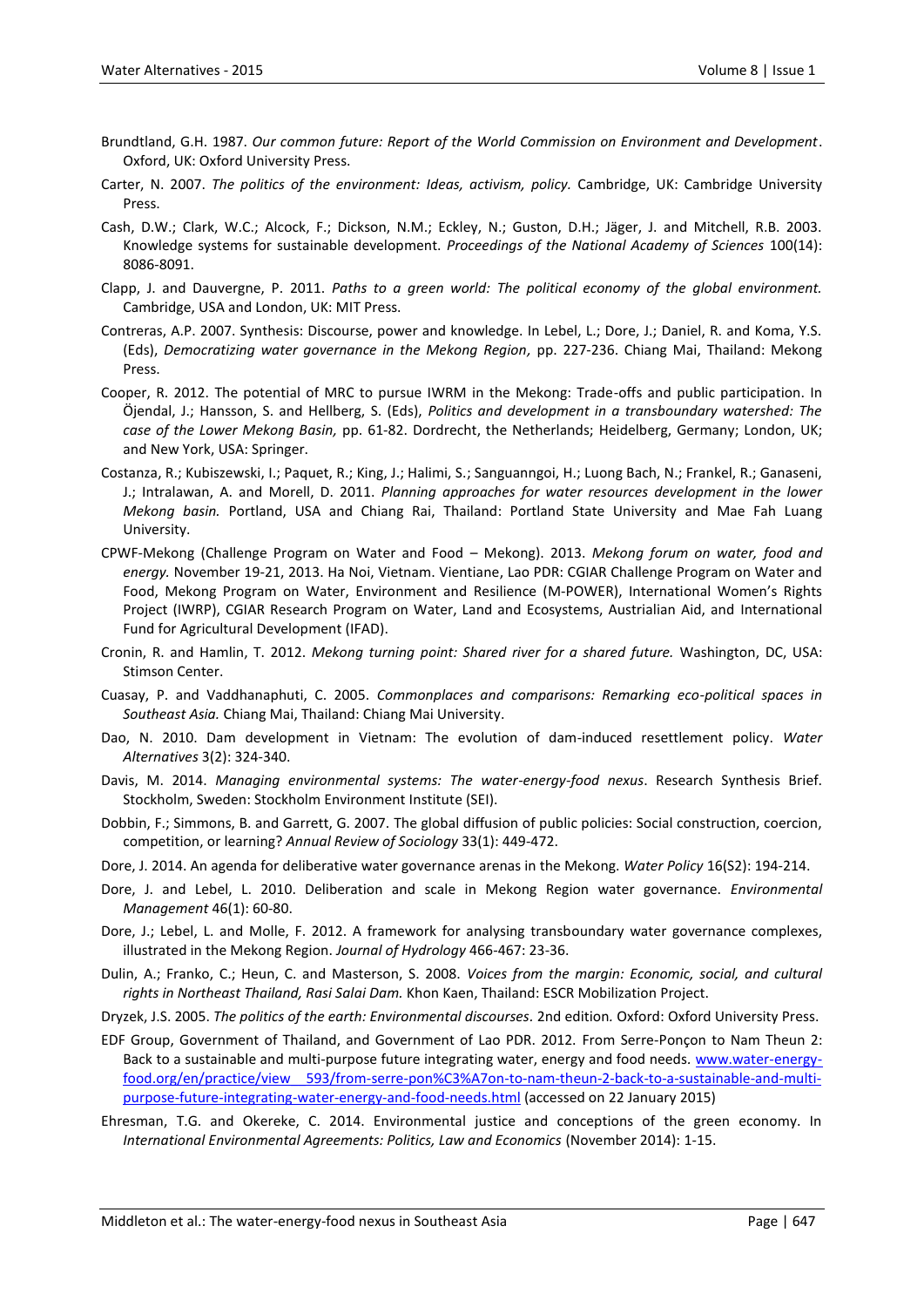- Escobar, A. 1995. *Encountering development: The making and unmaking of the third world.* New Jersey, USA: Princeton University Press.
- FIVAS (Association for International Water Studies). 2007. Ruined rivers, damaged lives: The impacts of the Theun Hinboun hydropower project on downstream communities in Lao PDR*.* Oslo, Norway: FIVAS.
- Fisher, E. 2003. Sustainable development and environmental justice: Same planet, different worlds. *Environs* 26(2): 201-217.
- Flammini, A.; Puri, A.; Pluschke, L. and Dubois., O. 2014. *Walking the nexus talk: Assessing the water-energy-food nexus.* Rome, Italy: FAO.
- Foran, T. and Manorom, K. 2009. Pak Mun Dam: Perpetually contested? In Molle, F.; Foran, T. and Käkönen, M. (Eds), *Contested waterscapes in the Mekong Region: Hydropower, livelihoods and governance,* pp. 55-80. London, UK and Sterling, VA, USA: Earthscan.
- Foran, T.; Ward, J.; Kemp-Benedict, E.J. and Smajgl, A. 2013. Developing detailed foresight narratives: A participatory technique from the Mekong Region. *Ecology and Society* 18(4): 6, [www.ecologyandsociety.org/vol18/iss4/art6/](http://www.ecologyandsociety.org/vol18/iss4/art6/)
- Foran, T.; Wong, T. and Kelley, S. 2010. *Mekong hydropower development: A review of governance and sustainability challenges.* Chiang Mai, Thailand: M-POWER Research Network: 68.
- Forsysth, T. 2003. *Critical political ecology: The politics of environmental science.* London, UK and New York, USA: Routledge.
- Franco, J.; Feodoroff, T.; Kay, S.; Kishimoto, S. and Pracucci, G. 2014. *The global water grab: A primer.* Amsterdam, the Netherlands: Trans National Institute (TNI).
- Grimsditch, M. 2012. *3S rivers under threat: Understanding new threats and challenges from hydropower development to biodiversity and community rights in the 3S River Basin.* Berkeley, USA: International Rivers, 76.
- Grumbine, E.; Dore, J. and Xu, J. 2012. Mekong hydropower: Drivers of change and governance challenges. *Frontiers in Ecology and the Environment* 10(2): 91-98.
- GWP (Global Water Partnership)-China, IWA (International Water Association), and IUCN (International Union for the Conservation of Nature). 2014. Nexus dialogue on water infrastructure solutions building partnerships to optimise infrastructure and technology for water, energy and food security*.* Beijing, China: GWP-China, IWA and IUCN.
- GWP. 2011. Southeast Asia Evaluation of the status of IWRM: Implementation in Southeast Asia 2000-2010 in respect to policy, legal and institutional aspects*.* Bangkok, Thailand: GWP.
- Haas, P.M. 1990. *Saving the Mediterranean: The politics of international environmental cooperation.* New York, USA and Oxford, UK: Columbia University Press.
- Hadfield, P. 2014. Burmese villagers exiled from ancestral homes as fate of dam remains unclear. *The Guardian*, 4 March 2014.
- Hall, D.; Hirsch, P. and Li, T.M. 2011. *Powers of exclusion: Land dilemmas in Southeast Asia.* Singapore: NUS Press.
- Hansson, S.; Hellberg, S. and Öjendal, J. 2012. Politics and development in a transboundary watershed: The case of the Lower Mekong Basin. In Öjendal, J.; Hansson, S. and Hellberg, S. (Eds), *Politics and development in a transboundary watershed: The case of the Lower Mekong Basin,* pp. 1-18. Dordrecht, the Netherlands; Heidelberg, Germany; London, UK and New York, USA: Springer.

Harvey, D. 1996. *Justice, nature and the geography of difference.* Oxford, UK: Blackwell Publishers.

- Herbertson, K. 2013. *Xayaburi dam: How Laos violated the 1995 Mekong Agreement.* Berekely, USA: International Rivers.
- Hildyard, N.; Lohmann, L. and Sexton, S. 2012. *Energy security: For whom? for what?* Sturminster Newton, UK: The Corner House.
- Hirsch, P. and Jensen, K.M. 2006. *National interest and transboundary water governance in the Mekong.* Sydney, Australia: Australian Mekong Resource Center, University of Sydney.
- Hoff, H. 2011. *Understanding the nexus. Background paper for the Bonn 2011 Conference*. *The water, energy and food security nexus.* Stockholm, Sweden: Stockholm Environment Institute.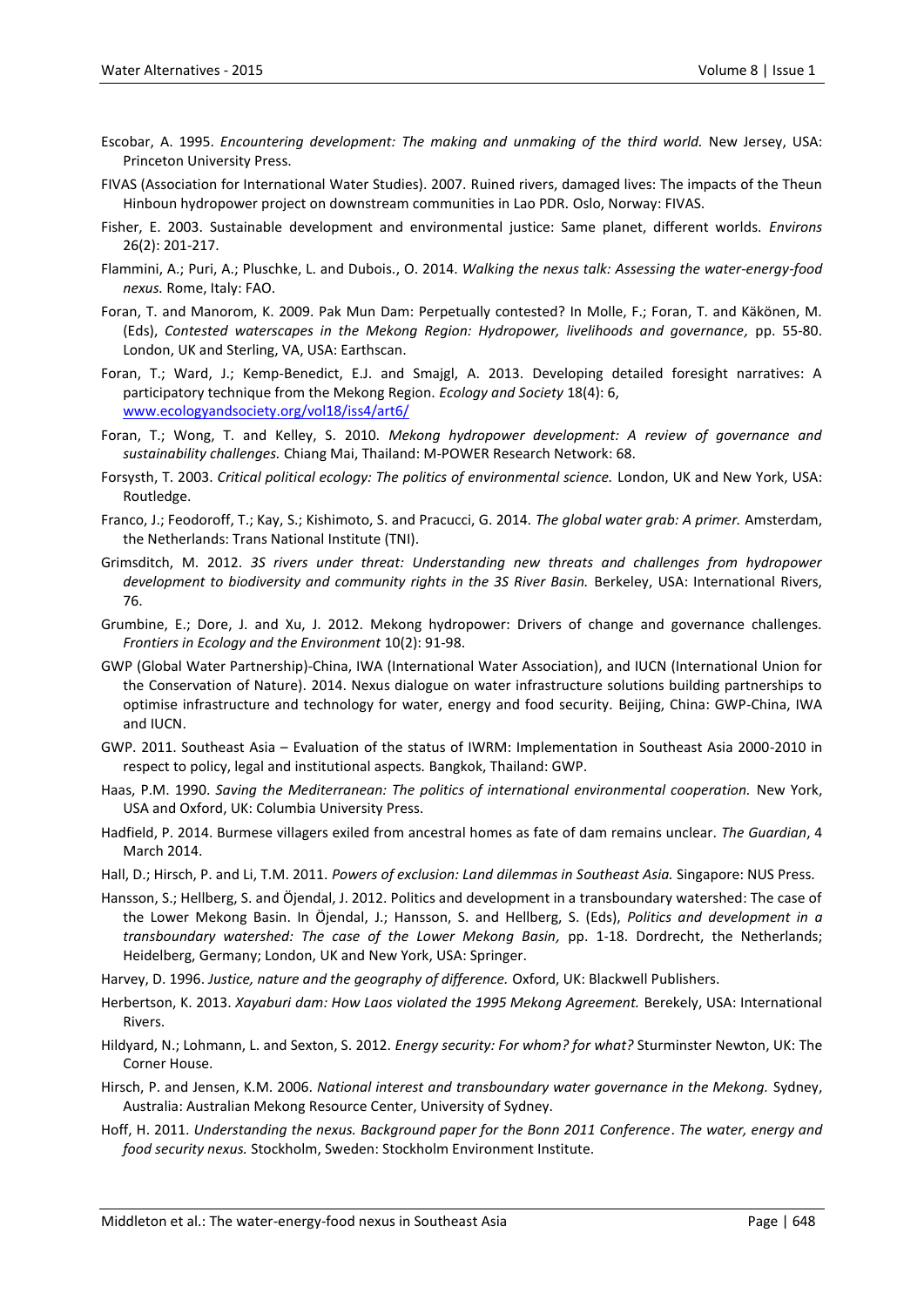- Holliday, I. 2011. *Burma redux: Global justice and the quest for political reform in Myanmar.* Chiang Mai, Thailand and Hong Kong: Silkworm Books, and Hong Kong University Press.
- Howells, M.; Hermann, S.; Welsch, M.; Bazilian, M.; Segerstrom, R.; Alfstad, T.; Gielen, D.; Rogner, H.; Fischer, G.; Velthuizen, H. van.; Wiberg, D.; Young, C.; Roehrl, R.A.; Mueller, A.; Steduto P. and Ramma, I. 2013. Integrated analysis of climate change, land-use, energy and water strategies. *Nature Clim. Change* 3(7): 621-626.
- ICEM (International Center for Environmental Management). 2010. MRC SEA for hydropower on the Mekong mainstream. Summary Baseline Assessment Report*.* Hanoi, Vietnam: International Center for Environmental Management.
- ICEM Asia 2013. Baseline report: Ensuring sustainability of GMS regional power development*.* Hanoi, Vietnam: International Center for Environmental Management.
- International Rivers. 2011. Summary of technical reviews of the Xayaburi Environmental Impact Assessment. Berkeley, USA: International Rivers.
- Kattelus, M.; Rahaman, M.M. and Varis, O. 2014. Myanmar under reform: Emerging pressures on water, energy and food security. *Natural Resources Forum* 38(2): 85-98.
- Kirby, M.; Krittasudthacheewa, C.; Mainuddin, M.; Kemp-Benedict, E.; Swartz, C. and de la Rosa, E. 2010. The Mekong: A diverse basin facing the tensions of development. *Water International* 35(5): 573-593.
- Krchnak, K.M.S.; Mark, D. and Duetz, A. 2011. *Putting nature in the nexus: Investing in natural infrastrucutre to advance water-energy-food security*. Bonn, Germany: IUCN and The Nature Conservancy.
- Krittasudthacheewa, C.; Polpanich, O.; Bush, A.; Srikuta, P.; Kemp-Benedict, E.; Inmuong, Y.; Inmuong, U.; Featherston, P.; Eagleton, G.; Naruchaikusol, S.; Pravalprukskul, P. and Krawanchid, D. 2012. *Northeast Thailand futures: A local study of the exploring Mekong Region Futures Project.* Bangkok and Khon Kaen, Thailand: Stockholm Environment Institute (SEI) and Khon Kaen University.
- Lawrence, S. 2009. The Nam Theun 2 controversy and its lessons for Laos. In Molle, F.; Foran, T. and Käkönen, M. (Eds), *Contested waterscapes in the Mekong Region: Hydropower, livelihoods and governance,* pp. 81-110*.* London, UK: Earthscan.
- Lazarus, K.; Badenoch, N.; Dao, N. and Resurreccion, B. (Eds). 2011. *Water rights and social justice in the Mekong Region.* London, UK and Washington, DC, USA: Earthscan.
- Leach, M.; Scoones, I. and Stirling, A. 2010. *Dynamic sustainabilities: Technology, environment, and social justice.* Abingdon, UK: Earthscan.
- Lebel, L.; Chen, C.-T.A.; Snidvongs, A. and Daniel, R. 2009. A common need for action. In Lebel, L.; Snidvongs, A.; Chen, C.-T.A. and Daniel, R. *Critical states: Environmental challenges to development in monsoon Southeast Asia,* pp. 427-449. Selangor, Malaysia: Strategic Information and Research Development Centre.
- Lebel, L.; Hoanh, C.T.; Krittasudthacheewa, C. and Daniel, R. 2014. *Place-based lessons for regional economic development and sustainability. Climate risks, regional integration, and sustainability in the Mekong Region,*  pp. 335-349. Petaling Jaya, Malaysia and Bangkok, Thailand: Strategic Information and Research Development Centre, and Stockholm Environment Institute-Asia.
- Lebel, L. and Sinh, B.T. 2007. Politics of floods and disasters. In Lebel, L.; Dore, J.; Daniel, R. and Koma, Y.S. (Eds), *Democratizing water governance in the Mekong Region,* pp. 37-54. Chiang Mai, Thailand: USER and Mekong Press.
- LeFevre, A.S. 2014. Thai court takes villagers' case against power firm, Laos dam*. Reuters*, 24 June 2014.
- Leichenko, R.M. and Solecki, W.D. 2008. Consumption, inequity, and environmental justice: The making of new metropolitan landscapes in developing countries. *Society & Natural Resources* 21(7): 611-624.
- Lele, U.; Klousia-Marquis, M. and Goswami, S. 2013. Good governance for food, water and energy security. *Aquatic Procedia* 1(0): 44-63.
- LRAN (Land Research Action Network). 2011. *Defending the commons, territories and the right to food and water.* Quezon City, Philippines: Focus on the Global South.
- Matthews, N. 2012. Water grabbing in the Mekong basin An analysis of the winners and losers of Thailand's hydropower development in Lao PDR. *Water Alternatives* 5(2): 392-411.
- Mehta, L.; Veldwisch, G.J. and Franco, J. 2012. Introduction to the special issue: Water grabbing? Focus on the (re)appropriation of finite water resources. *Water Alternatives* 5(2): 193-207.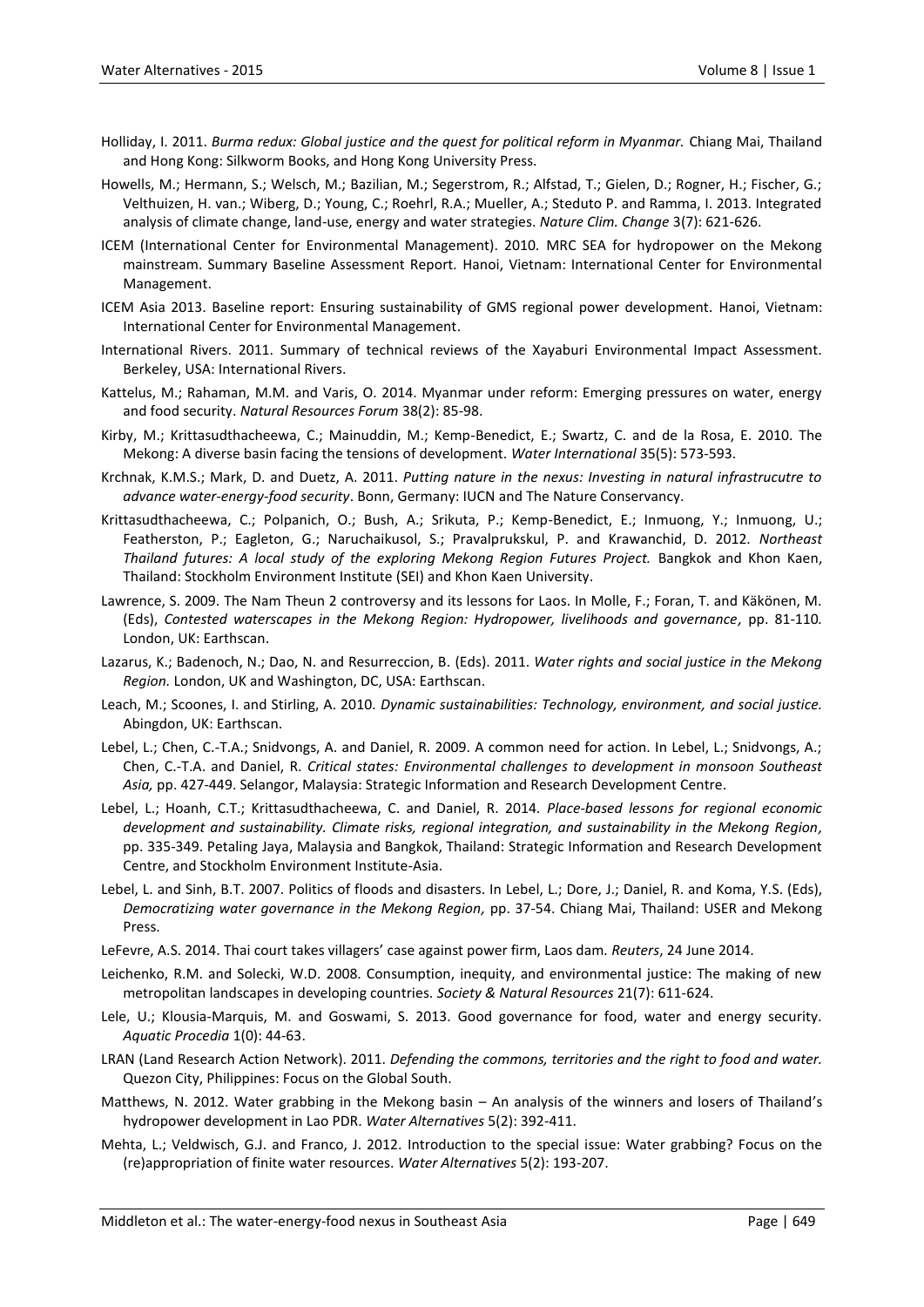Middleton, C. 2012. The 'nature' of beneficial flooding of the Mekong River. *Social Science Journal* 42(2): 180-208.

- Middleton, C. 2012. Transborder environmental justice in regional energy trade in mainland South-East Asia. *Austrian Journal of Southeast Asian Studies* 5(2): 292-315.
- Middleton, C. 2014. The politics of uncertainty: Knowledge production, power and politics on the Mekong River*.* In Proceedings of the International Conference on Development and Cooperation of the Mekong Region. Seoul, South Korea, 4-5 December 2014.
- Middleton, C. and Dore, J. In press. Transboundary water and electricity governance in mainland Southeast Asia: Linkages, disjunctures and implications. *International Journal of Water Governance (Special Issue)*.
- Middleton, C.; Grundy-Warr, C. and Yong, M.L. 2013. Neoliberalizing hydropower in the Mekong Basin: The political economy of partial enclosure. *Social Science Journal* 43(2): 299-334.
- Middleton, C. and Krawanchid, D. 2014. Urbanization and sustainable development in the Mekong Region. In Lebel, L.; Hoanh, C. T.; Krittasudthacheewa, C. and Daniel, R. (Eds), *Climate risks, regional integration, and sustainability in the Mekong Region,* pp. 72-94. Petaling Jaya, Malaysia and Bangkok, Thailand: Strategic Information and Research Development Centre, and Stockholm Environment Institute-Asia.
- Middleton, C.; Un, B. and Thabchumpon, N. 2013. Human security, flooding and migration among fishing -Farming communities around the Tonle Sap Lake, Cambodia. In Chantavanich, S.; Middleton, C. and Ito, M. (Eds), *On the move: Critical migration themes in Southeast Asia,* pp. 95-122. Bangkok, Thailand: International Organization on Migration (IOM) and the Asia Research Center on Migration (ARCM), Institute of Asian Studies, Chulalongkorn University.
- Ministry of Energy and Mines (Laos), Theun Hinboun Power Company, Statkraft Oslo, Electrcité du Laos, and GMS Lao Company Ltd. 2012. Building the sustainable dam: The challenges of meeting energy and livelihoods objectives at the same time. www.water-energy-food.org/en/practice/view 585/building-the-sustainable[dam-the-challenges-of-meeting-energy-and-livelihoods-objectives-at-the-same-time.html](http://www.water-energy-food.org/en/practice/view__585/building-the-sustainable-dam-the-challenges-of-meeting-energy-and-livelihoods-objectives-at-the-same-time.html) (accessed on 22 January 2015)
- Missingham, B. 2003. *The assembly of the poor: From local struggle to national social movement.* Chiang Mai, Thailand: Silkworm Books.
- Molle, F. 2007. Irrigation and water policies: Trends and challenges. In Lebel, L.; Dore, J.; Daniel, R. and Koma, Y. S. (Eds), *Democratizing water governance in the Mekong Region,* pp. 9-36. Chiang Mai, Thailand: Mekong Press.
- Molle, F. 2008. Nirvana concepts, storylines and policy models: Insights from the water sector. *Water Alternatives* 1(1): 131-156.
- Molle, F.; Floch, P.; Promphakping, B. and Blake, D.J.H. 2009. The 'Greening of Issan': Politics, ideology and irrigation development in the Northeast of Thailand. In Molle, F.; Foran, T. and Käkönen, M. (Eds), *Contested waterscapes in the Mekong Region: Hydropower, livelihoods and governance,* pp. 253-282. London, UK and Sterling, VA, USA: Earthscan.
- Molle, F.; Foran, T. and Floch, P. 2009. Changing waterscapes in the Mekong Region: Historical background and context. In Molle, F.; Foran, T. and Käkönen, M. (Eds), *Contested waterscapes in the Mekong Region: Hydropower, livelihoods and governance,* pp. 1-19. London, UK and Sterling, VA, USA: Earthscan.
- Mollinga, P. 2010. Boundary work and the complexity of natural resources management. *Crop Science* 50: S1-S9.
- Mollinga, P. 2013. Boundary concepts for the interdisciplinary analysis of irrigation water management in South Asia. In Roth, D. and Linden, V. (Eds), *Controlling the water: Matching technology and institutions in irrigation and water management in India and Nepal,* pp. 342-65. New Delhi, India: Oxford University Press.
- MRC (Mekong River Commission). 2010a. Conference summary: MRC international conference on transboundary water resources management in a changing world, 2-3 April 2010, Hua Hin, Thailand. [www.mrcmekong.org/news-and-events/speeches/mrc-international-conference-transboundary-water](http://www.mrcmekong.org/news-and-events/speeches/mrc-international-conference-transboundary-water-resources-management-in-a-changing-world/)[resources-management-in-a-changing-world/](http://www.mrcmekong.org/news-and-events/speeches/mrc-international-conference-transboundary-water-resources-management-in-a-changing-world/) (accessed on 22 January 2015)
- MRC. 2010b. *State of the basin report 2010.* Vientiane, Lao PDR: MRC.
- Mushtaq, S.; Maraseni, T.N.; Maroulis, J. and Hafeez, M. 2009. Energy and water trade offs in enhancing food security: A selective international assessment. *Energy Policy* 37(9): 3635-3644.
- Neal, M.J.; Lukasiewicz, A. and Symec, G.J. 2014. Why justice matters in water governance: Some ideas for a 'water justice framework'. *Water Policy* 16(S2): 1-18.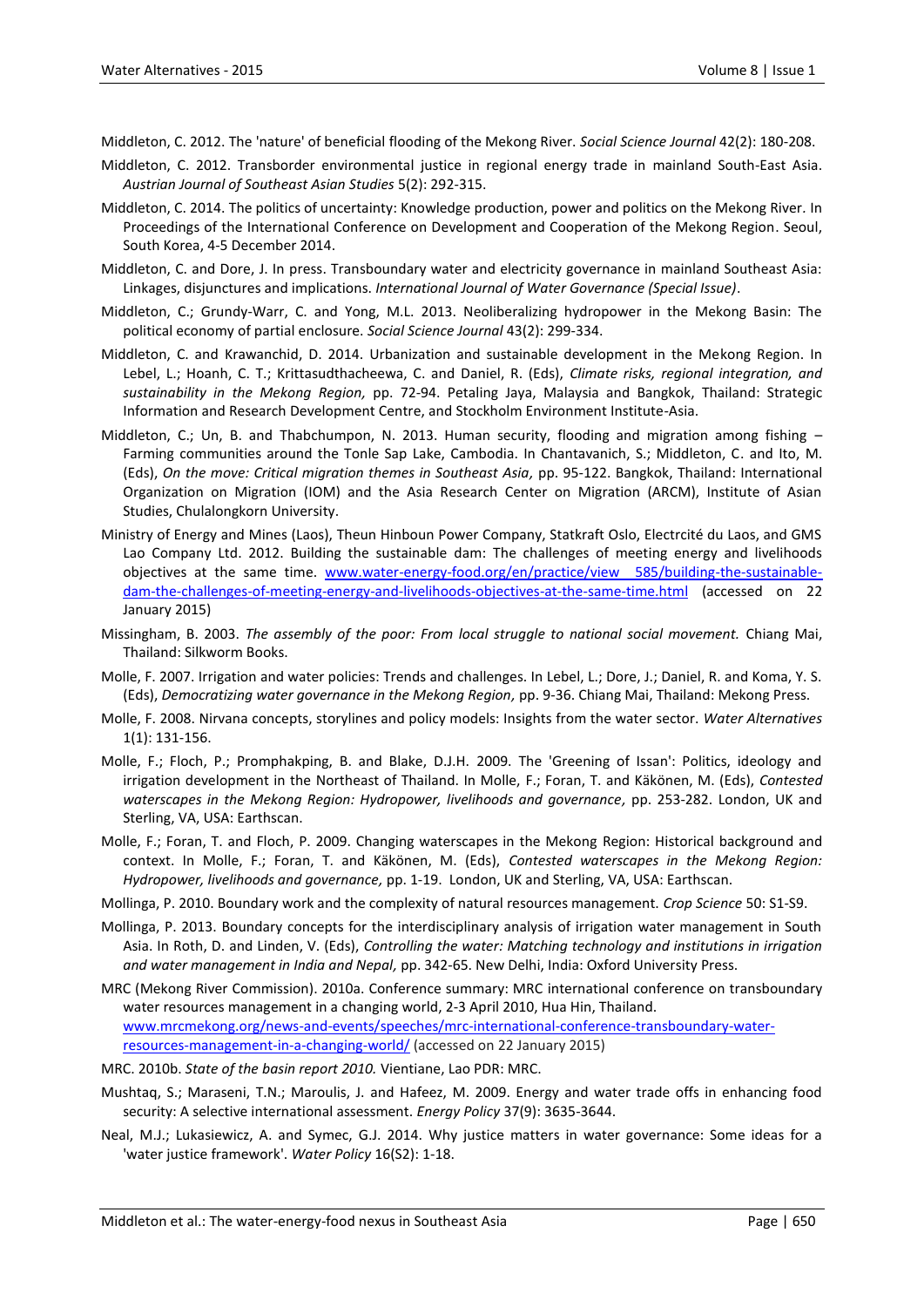- Nevins, J. and Peluso, N.L. 2008. *Taking Southeast Asia to market.* Ithaca, USA and London, UK: Cornell University Press.
- Norman, E.S.; Bakker, K. and Cook. C. 2012. Water governance and the politics of scale. *Water Alternatives* 5(1): 52-61.
- Overseas Development Institute (ODI), European Centre for Development Policy Management (ECDPM), German Development Institute/Deutsches Institut für Entwicklungspolitik (GDI/DIE). 2012. Confronting scarcity: Managing water, energy and land for inclusive and sustainable growth*.* European Report on Development. Brussels, Belgium: European Union.
- Okereke, C. 2008. *Global justice and neoliberal environmental governance: Sustainable development, ethics and international co-operation.* London, UK and New York, USA: Routledge.
- Orr, S.; Pittock, J.; Chapagain, A. and Dumaresq, D. 2012. Dams on the Mekong River: Lost fish protein and the implications for land and water resources. *Global Environmental Change* 22(4): 925-932.
- Pangare, G.; Das, B.; Arriens, W.L. and Makin, I. 2012. *Water wealth? Investing in basin management in Asia and the Pacific*. New Delhi, India: Academic Foundation.
- Pasqualetti, M.J. and Sovacool, B.K. 2012. The importance of scale to energy security. *Journal of Integrative Environmental Sciences* 9(3): 167-180.
- Patel, R. 2009. Food sovereignty. *The Journal of Peasant Studies* 36(3): 663-706.
- Pieterse, J.N. 2010. *Development theory: Deconstruction/reconstructions.* Los Angeles, USA; London, UK; New Delhi, India; Singapore, and Washington, DC, USA: Sage.
- Rasul, G. 2014. Food, water, and energy security in South Asia: A nexus perspective from the Hindu Kush Himalayan region. *Environmental Science & Policy* 39: 35-48.
- Rieu-Clarke, A. 2015. Notification and consultation procedures under the Mekong Agreement: Insights from the Xayaburi controversy. *Asian Journal of International Law* 5(1): 143-175.
- Rigg, J. 2012. *Unplanned development: Tracking change in Southeast Asia.* London, UK and New York, USA: Zed Books.
- Robbins, P. 2012. *Political ecology.* Chichester, UK: Wiley-Blackwell.
- Robert, A.R.; Oliver, P.M. and Lazarus, K. 2006. *Mekong Region water resources decision-making: National policy and legal frameworks vis-à-vis World Commission on Dams strategic priorities.* Bangkok, Thailand and Gland, Switzerland: IUCN.
- Rosegrant, M.W.; Ringler, C.; Zhu, T.; Tokgoz, S. and Sabbagh, P. 2012. Water and Food Security in the Greater Mekong Subregion: Outlook to 2030/2050. In Moinuddin, H. and Maclean, J. (Eds), *International conference on GMS 2020. Balancing economic growth and environmental sustainability, focusing on food-water-energy nexus*, pp. 127-146. 20-21 February 2012. Bangkok, Thailand: Asian Development Bank (ADB).
- Saw Yan Naing. 2014. Controversial Hat Gyi Dam blamed for Karen conflict. *The Irrawaddy*, 14 October 2014.
- Schlosberg, D. 2004. Reconceiving environmental justice: Global movements and political theories. *Environmental Politics* 13(3): 517-540.
- Schroeder, R.; St. Martin, K.; Wilson, B. and Sen, D. 2008. Third world environmental justice. *Society and Natural Resources* 21(7): 547-555.
- Scoones, I.; Smalley, R.; Hall, R. and Tsikata, D. 2014. *Narratives of scarcity: Understanding the 'global resource grab'.* Working Paper No. 76. Cape Town, South Africa: Institute for Poverty, Land and Agraian Studies (PLASS).
- Sikor, T. and Newell, P. 2014. Globalizing environmental justice? *Geoforum* 54: 151-157.
- Smajgl, A. and Ward, J. (Eds). 2013. *The water-food-energy nexus in the Mekong Region: Assessing development strategies considering cross-sectoral and transboundary impacts.* New York, USA; Heidelberg, Germany; Dordrecht, the Netherlands; and London, UK: Springer.
- Smajgl, A. and Ward, J. 2013. A framework for bridging science and decision making. *Futures* 52(8): 52-58.
- Sneddon, C. 2003. Reconfiguring scale and power: The Khong-Chi-Mun project in Northeast Thailand. *Environment and Planning* A 35(12): 2229-2250.
- Sneddon, C. and Fox, C. 2008. Struggles over dams as struggles for justice: The World Commission on Dams (WCD) and anti-dam campaigns in Thailand and Mozambique. *Society & Natural Resources* 21(7): 625-640.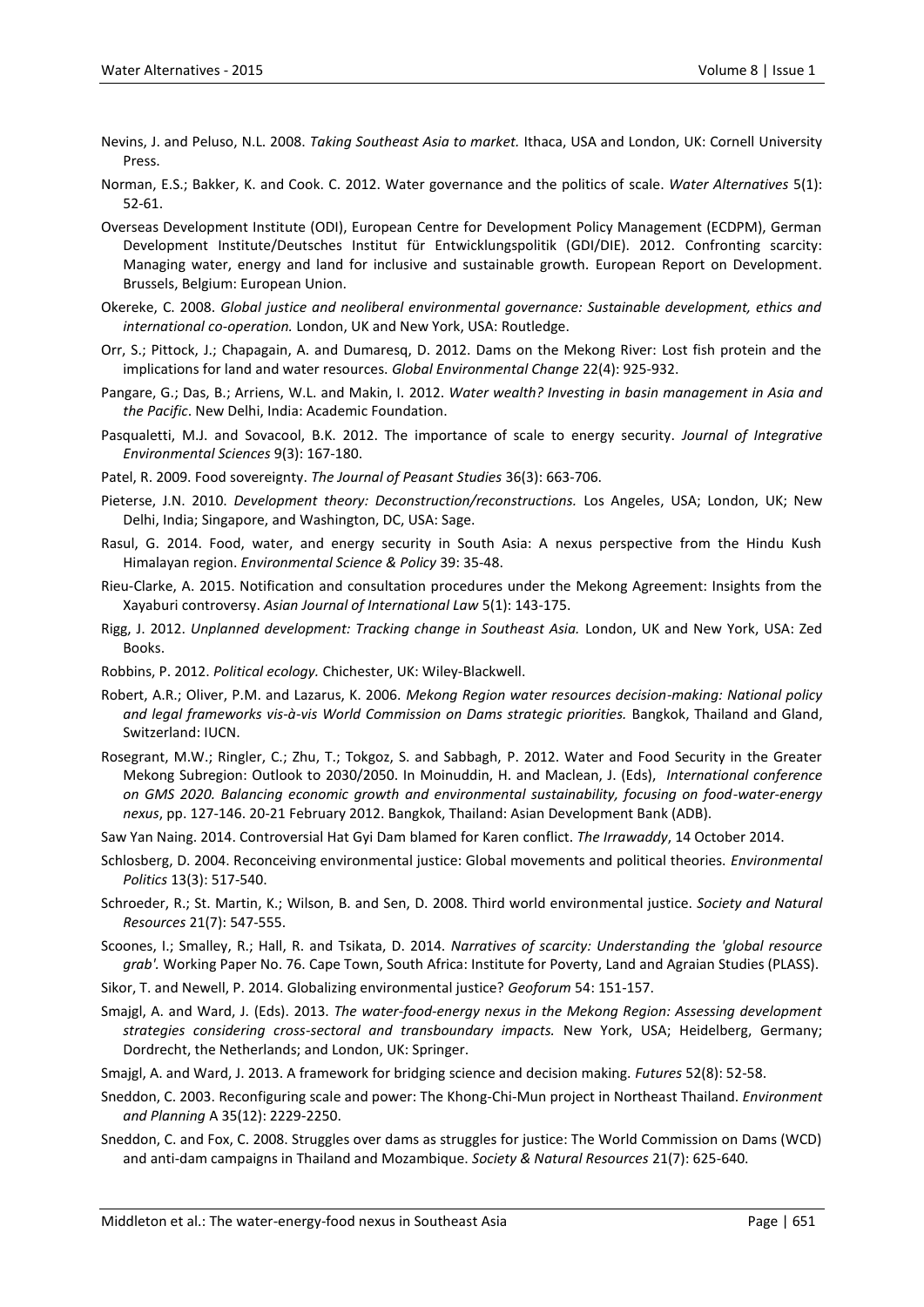- Sretthachau, C.; Nungern, K. and Olsson, A. 2000. *Social impacts of the Rasi Salai Dam, Thailand: Loss of livelihood security and social conflict*. Submission for The World Commission on Dams Public Hearing, 26-27 February 2000. Southeast Asia Rivers Network (SEARIN).
- Sultana, F. and Loftus, A. (Eds). 2012. *The right to water: Politics, governance and social struggles.* London, UK and Sterling VA, USA: Earthscan.
- TEI (Thailand Environment Institute). 2011. Environmental governance in Asia: Independent asessements of national implementation of Rio Declaration's Principle 10. Nicro, S.; Friend, R. and Pradubsuk, S. (Eds). Bangkok, Thailand: TEI.
- Thapan, A. 2012. The future of water in the GMS: Is it history? In Moinuddin, H. and Maclean, J. (Eds), *International conference on GMS 2020. Balancing economic growth and environmental sustainability, focusing on food-water-energy nexus*, pp. 78-85. 20-21 February 2012. Bangkok, Thailand: Asian Development Bank (ADB).
- UNESCAP (United Nations Economic and Social Commission for Asia and the Pacific). 2012. Climate change adaptation for water management in a green economy*.* Discussion Paper. Bangkok, Thailand: UNESCAP.
- UNESCAP. 2013. Water, food and energy security in Asia and the Pacific: A position paper comissioned by the United Nations Economic and Social Commission for Asia and the Pacific*.* Bangkok, Thailand: UNESCAP.
- UNESCAP; ADB and United Nations Environment Program (UNEP). 2012. Green growth, resources and resilience: Environmental sustainability in Asia and the Pacific*.* Bangkok, Thailand: UNESCAP, ADB and UNEP.
- UNESCO (United Nations Educational, Scientific and Cultural Organization). 2014. United Nations World Water Development Report 2014*.* Paris, France: UNESCO.
- Waldorf, A. 2013. Governance structures challenge integrated water-energy policy development. Agriculture and ecosystem blog: Improved natural resource management for livelihoods, food security and the natural environment [http://wle.cgiar.org/blogs/2013/05/28/governance-structures-challenge-integrated-water](http://wle.cgiar.org/blogs/2013/05/28/governance-structures-challenge-integrated-water-energy-policy-development/)[energy-policy-development/](http://wle.cgiar.org/blogs/2013/05/28/governance-structures-challenge-integrated-water-energy-policy-development/) (accessed on 22 January 2015)
- Walker, G. 2012. *Environmental justice: Concepts, evidence and politics.* London, UK and New York, USA: Routledge.
- WEF (World Economic Forum). 2011. Global risks 2011. Sixth Edition. Cologny and Geneva, Switzerland: WEF.
- Woods, K. 2014. *A political anatomy of land grabs.* Myanmar Times.
- Working Group on Green Economy. 2012. Is the 'Green Economy' a new Washington consensus? [www.globalresearch.ca/is-the-green-economy-a-new-washington-consensus/29462](http://www.globalresearch.ca/is-the-green-economy-a-new-washington-consensus/29462) (accessed on 22 January 2015)
- WWF (Worldwide Fund for Nature). 2012. Mekong dams could rob millions of their primary protein source. <http://wwf.panda.org/?206033/Mekong-dams-could-rob-millions-of-their-primary-protein-source> (ccessed on 20 January 2014)
- WWF. (2014). Luc Hoffmann Institute Fellow (The Mekong Nexus Project) at Australian National University (ANU). [http://wwf.panda.org/who\\_we\\_are/jobs/?224399/luc-hoffmann-institute-fellow-the-mekong-nexus-project](http://wwf.panda.org/who_we_are/jobs/?224399/luc-hoffmann-institute-fellow-the-mekong-nexus-project-at-australian-national-university-anu)[at-australian-national-university-anu](http://wwf.panda.org/who_we_are/jobs/?224399/luc-hoffmann-institute-fellow-the-mekong-nexus-project-at-australian-national-university-anu) (accessed on 20 January 2015)
- Zeitoun, M.; Warner, J.; Mirumachi, N.; Matthews, N.; McLaughlin, K.; Woodhouse, M.; Cascão, A. and Allan, T. 2014. Transboundary water justice: A combined reading of literature on critical transboundary water interaction and 'justice', for analysis and diplomacy. *Water Policy* 16(S2): 174-193.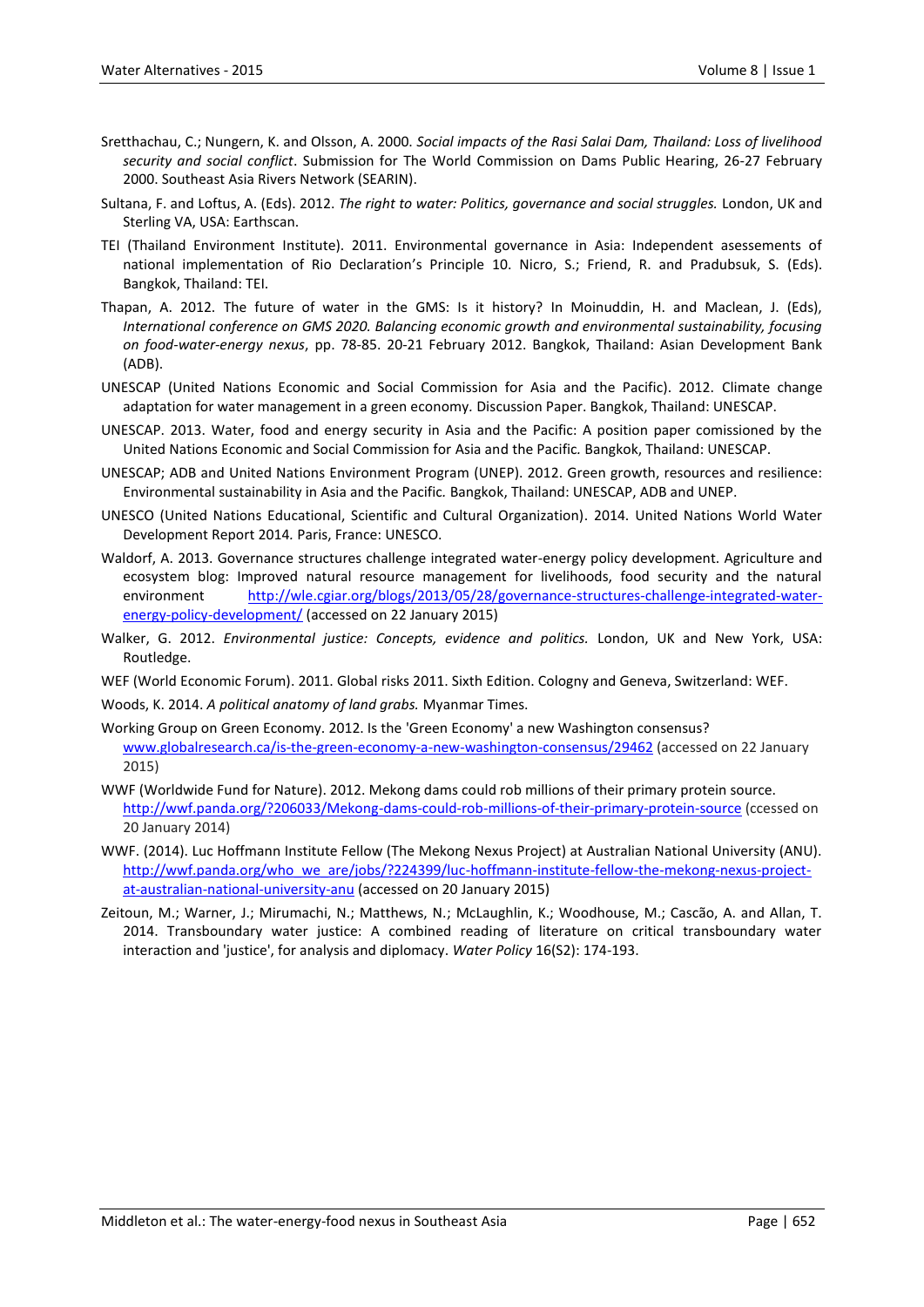### **APPENDIX A**

 $\overline{a}$ 

| Date                              | Conference                                                                        | Lead organiser                                     | Lead sponsor                       |
|-----------------------------------|-----------------------------------------------------------------------------------|----------------------------------------------------|------------------------------------|
| 7-9 December,<br>2011.            | 1st Mekong Forum on Water, Food and<br>Energy, Phnom Penh, Cambodia <sup>34</sup> | Challenge Program<br>on Water and Food             | Australian Aid                     |
| 20-21 February,                   | GMS 2020: Balancing Economic                                                      | Asian Development                                  | Swedish                            |
| 2012                              | <b>Growth and Environmental</b>                                                   | <b>Bank</b>                                        | International                      |
|                                   | Sustainability, Bangkok, Thailand <sup>35</sup>                                   |                                                    | Development Aid<br>(SIDA), Finland |
| 1-3 May, 2012                     | Mekong2Rio: International Conference                                              | Mekong River                                       | Multiple                           |
|                                   | on Transboundary River Basin                                                      | Commission                                         | international                      |
|                                   | Management, Phuket, Thailand <sup>36</sup>                                        |                                                    | organisations <sup>37</sup>        |
| 13-14                             | 2 <sup>nd</sup> Mekong Forum on Water, Food and                                   | Challenge Program                                  | AusAid                             |
| November, 2012<br>5-7 March, 2013 | Energy, Hanoi, Vietnam <sup>38</sup><br>Mekong Environment Symposium, Ho          | on Water and Food<br>DLR and WISDOM                | Federal Ministry of                |
|                                   | Chi Minh City, Vietnam <sup>39</sup>                                              |                                                    | <b>Education and</b>               |
|                                   |                                                                                   |                                                    | Research, Germany                  |
| 11-13 March,                      | Food Security in the Mekong - The                                                 | The Shared Waters                                  |                                    |
| 2013                              | Water, Food and Energy Nexus                                                      | Partnership, 41                                    |                                    |
|                                   | Revisited, Chiang Rai, Thailand <sup>40</sup>                                     | <b>IWMI and Mae Fah</b><br><b>Luang University</b> |                                    |
| $2-3$ and $5-6$                   | Water-Food Security in Cambodia and                                               | The Shared Waters                                  |                                    |
| December, 2013                    | the Vietnam Delta - Assessing risk and                                            | Partnership                                        |                                    |
|                                   | alternatives under an altered flow                                                |                                                    |                                    |
|                                   | regime, Phnom Penh, Cambodia and<br>Can Tho, Vietnam                              |                                                    |                                    |
| 19-21                             | 3 <sup>rd</sup> Mekong Forum on Water, Food and                                   | Challenge Program                                  | AusAid                             |
| November, 2013                    | Energy, Hanoi, Vietnam <sup>42</sup>                                              | on Water and Food                                  |                                    |
| 11-13 March,                      | Nexus Dialogue on Water                                                           | <b>IUCN</b> and                                    | Natural Heritage                   |
| 2014                              | Infrastructure Solutions, 3rd Regional                                            | International                                      | Institute,                         |
|                                   | Workshop - Asia, Bangkok, Thailand <sup>43</sup>                                  | <b>Water Association</b>                           | International                      |
|                                   |                                                                                   | (IWA)                                              | Hydropower                         |

Table A. Chronology of major nexus conferences in mainland Southeast Asia.

<sup>34</sup> <http://wle-mekong.cgiar.org/mekong-forum-proceedings/1st-mekong-forum-on-water-food-and-energy/> (accessed on 9 January 2015)

<sup>&</sup>lt;sup>35</sup> [www.gms-eoc.org/events/international-conference-gms2020](http://www.gms-eoc.org/events/international-conference-gms2020) (accessed on 9 January 2015)

<sup>&</sup>lt;sup>36</sup> [www.mrcmekong.org/news-and-events/events/mekong2rio/](http://www.mrcmekong.org/news-and-events/events/mekong2rio/) (accessed on 9 January 2015)

<sup>37</sup> Sponsors identified as ADB; CPWF; Danish International Development Agency (DANIDA); DHI Group; Deutsche Gesellschaft für Internationale Zusammenarbeit (GIZ); Global Water Partnership (GWP); ICIMOD; IUCN; IWMI; Mississippi River Commission; M-POWER; SEI; SIWI; UNEP; World Bank; WWF.

<sup>&</sup>lt;sup>38</sup> <http://wle-mekong.cgiar.org/mekong-forum-proceedings/2nd-mekong-forum-on-water-food-and-energy/> (accessed on 9 January 2015)

<sup>&</sup>lt;sup>39</sup> [www.mekong-environmental-symposium-2013.org/frontend/index.php#.VK\\_zRSuUeSp](http://www.mekong-environmental-symposium-2013.org/frontend/index.php#.VK_zRSuUeSp) (accessed on 9 January 2015)

<sup>40</sup> [www.watergovernance.org/swp-workshop](http://www.watergovernance.org/swp-workshop) (accessed on 9 January 2015)

<sup>&</sup>lt;sup>41</sup> UNDP Water Governance Facility and SIWI Water Governance Facility.

<sup>42</sup> <http://wle-mekong.cgiar.org/mekong-forum-proceedings/> (accessed on 9 January 2015)

<sup>&</sup>lt;sup>43</sup> [www.waternexussolutions.org/239/events/asia-regional-workshop.html#.VLABnyuUeSo](http://www.waternexussolutions.org/239/events/asia-regional-workshop.html#.VLABnyuUeSo) (accessed on 9 January 2015)